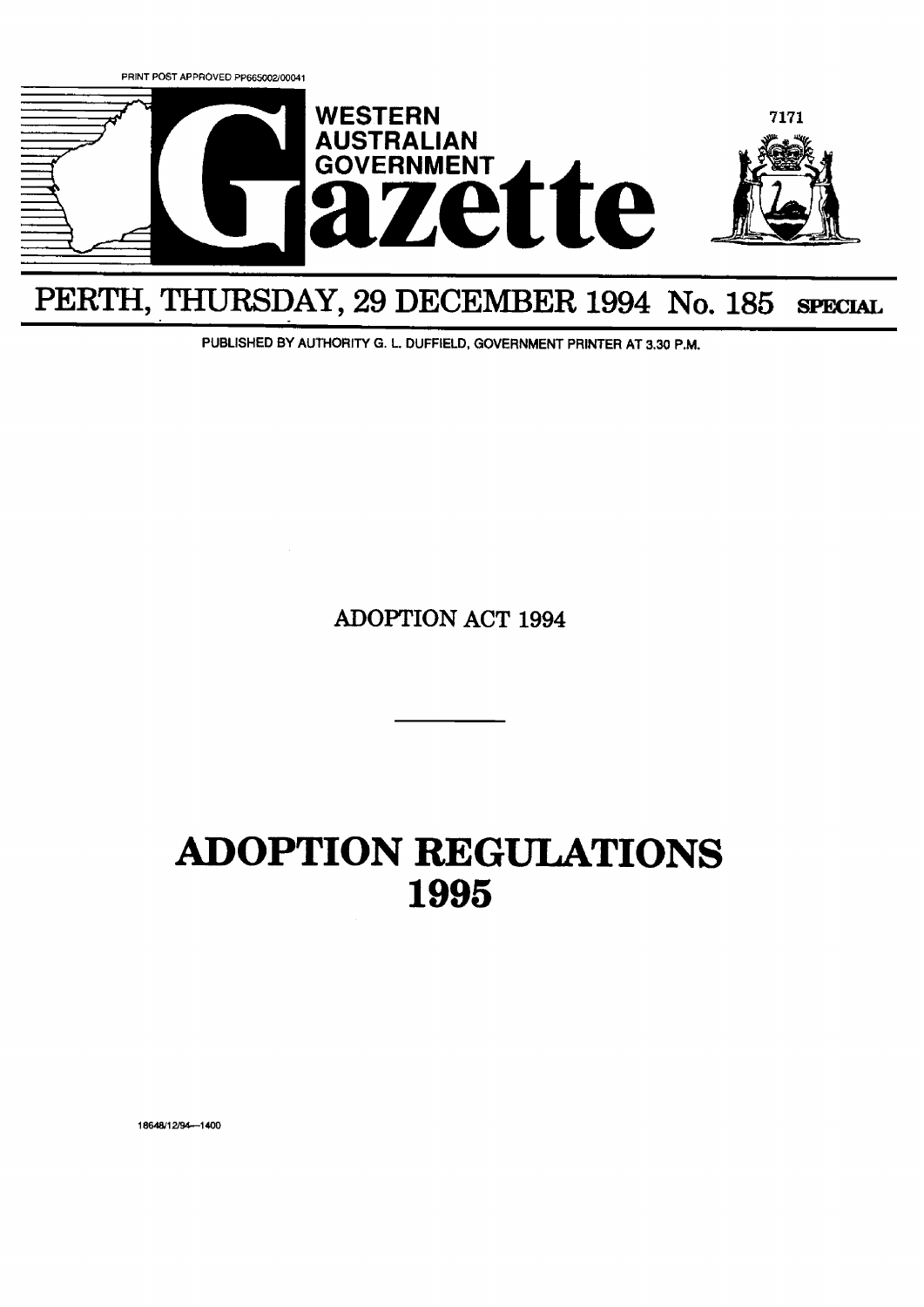$\label{eq:2.1} \mathcal{L}(\mathcal{L}^{\text{max}}_{\mathcal{L}}(\mathcal{L}^{\text{max}}_{\mathcal{L}})) \leq \mathcal{L}(\mathcal{L}^{\text{max}}_{\mathcal{L}}(\mathcal{L}^{\text{max}}_{\mathcal{L}}))$ 

 $\label{eq:2.1} \mathcal{L}(\mathcal{L}^{\text{max}}_{\mathcal{L}}(\mathcal{L}^{\text{max}}_{\mathcal{L}})) \leq \mathcal{L}(\mathcal{L}^{\text{max}}_{\mathcal{L}}(\mathcal{L}^{\text{max}}_{\mathcal{L}}))$ 

 $\label{eq:2.1} \frac{1}{\sqrt{2}}\int_{\mathbb{R}^3}\frac{1}{\sqrt{2}}\left(\frac{1}{\sqrt{2}}\right)^2\frac{1}{\sqrt{2}}\left(\frac{1}{\sqrt{2}}\right)^2\frac{1}{\sqrt{2}}\left(\frac{1}{\sqrt{2}}\right)^2.$ 

 $\mathcal{L}^{\mathcal{L}}(\mathcal{L}^{\mathcal{L}})$  . The set of  $\mathcal{L}^{\mathcal{L}}(\mathcal{L}^{\mathcal{L}})$ 

 $\label{eq:2.1} \frac{1}{\sqrt{2}}\int_{\mathbb{R}^3}\frac{1}{\sqrt{2}}\left(\frac{1}{\sqrt{2}}\right)^2\frac{1}{\sqrt{2}}\left(\frac{1}{\sqrt{2}}\right)^2\frac{1}{\sqrt{2}}\left(\frac{1}{\sqrt{2}}\right)^2\frac{1}{\sqrt{2}}\left(\frac{1}{\sqrt{2}}\right)^2\frac{1}{\sqrt{2}}\left(\frac{1}{\sqrt{2}}\right)^2\frac{1}{\sqrt{2}}\frac{1}{\sqrt{2}}\frac{1}{\sqrt{2}}\frac{1}{\sqrt{2}}\frac{1}{\sqrt{2}}\frac{1}{\sqrt{2}}$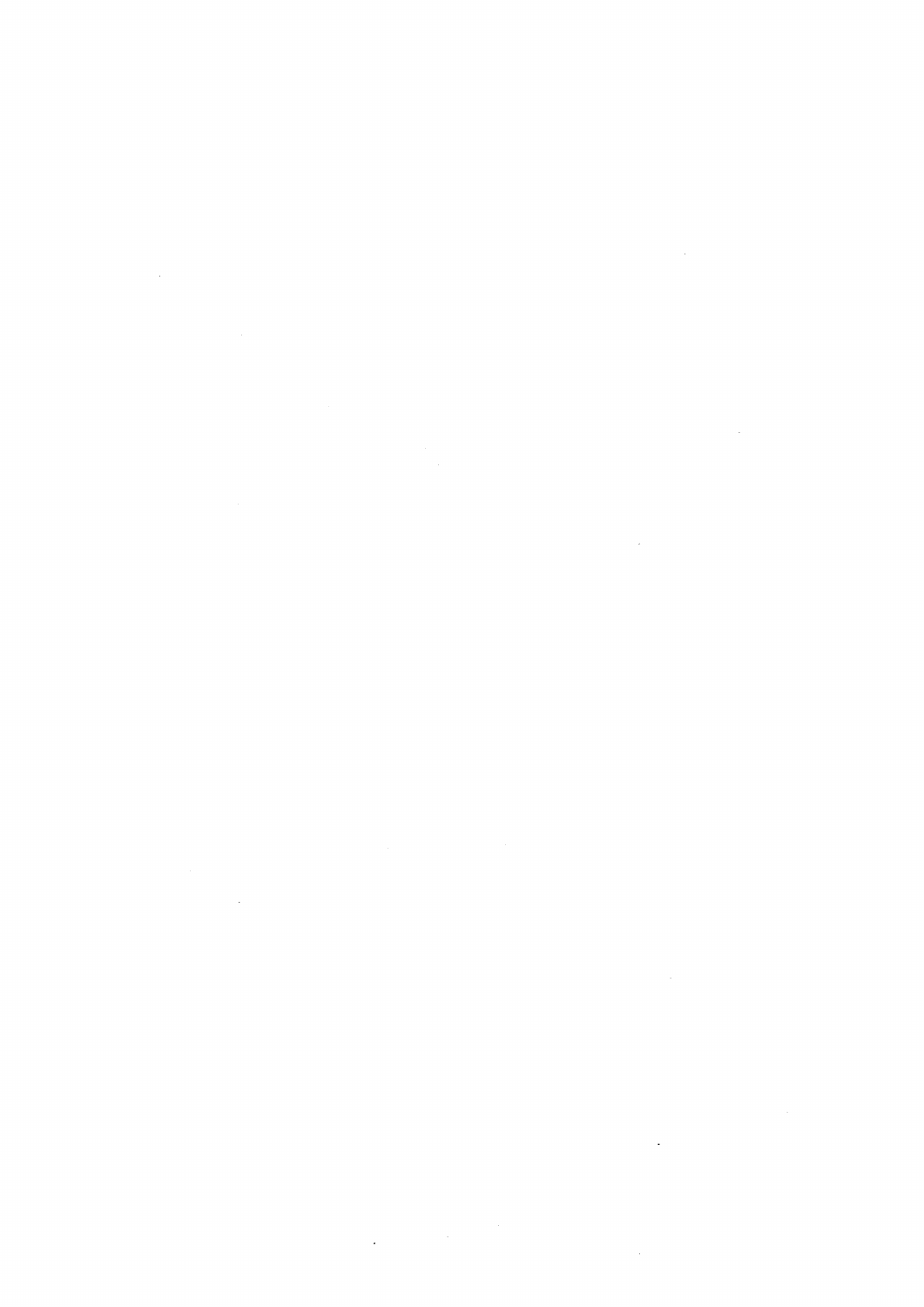**WESTERN AUSTRALIA** 

### **ADOPTION REGULATIONS 1995**

### **ARRANGEMENT**

#### **PART 1** - **PRELIMINARY**

| -1. | Citation       |
|-----|----------------|
| 2.  | Commencement   |
| 3.  | Interpretation |
|     | $P_{\alpha}$   |

#### 4. Repeal

#### **PART 2** - **PRIVATE ADOPTION AGENCIES**

| 5.                                                      | Interpretation                                                     |
|---------------------------------------------------------|--------------------------------------------------------------------|
|                                                         | Functions that may be performed under licence                      |
|                                                         | Requirements to be satisfied by applicants                         |
| 6.<br>7.<br>9.                                          | Procedure for licence and renewal applications                     |
|                                                         | Issuing and renewing licences                                      |
|                                                         | Conditions etc. of licences                                        |
| $\frac{10}{11}$                                         | Notification of application results                                |
| 12.                                                     | Not transferable                                                   |
| 13.                                                     | Duration of licence                                                |
| 14.                                                     | Renewal of licence                                                 |
| 15.                                                     | Offences in relation to licence applications                       |
| 16.                                                     | Revocation or suspension of licence                                |
| 17.                                                     | Appeal against refusal, revocation, suspension or terms of licence |
| 18.                                                     | Status of Minister's decision pending appeal                       |
| 19.                                                     | Issue of licences etc. to be published in Gazette                  |
| $\begin{smallmatrix} 20. \ 21. \ 22. \end{smallmatrix}$ | Acts of principal officer deemed acts of agency                    |
|                                                         | Effect of expiry or revocation of licence                          |
|                                                         | Effect of suspension of licence                                    |
| 23.                                                     | Power of entry and offence                                         |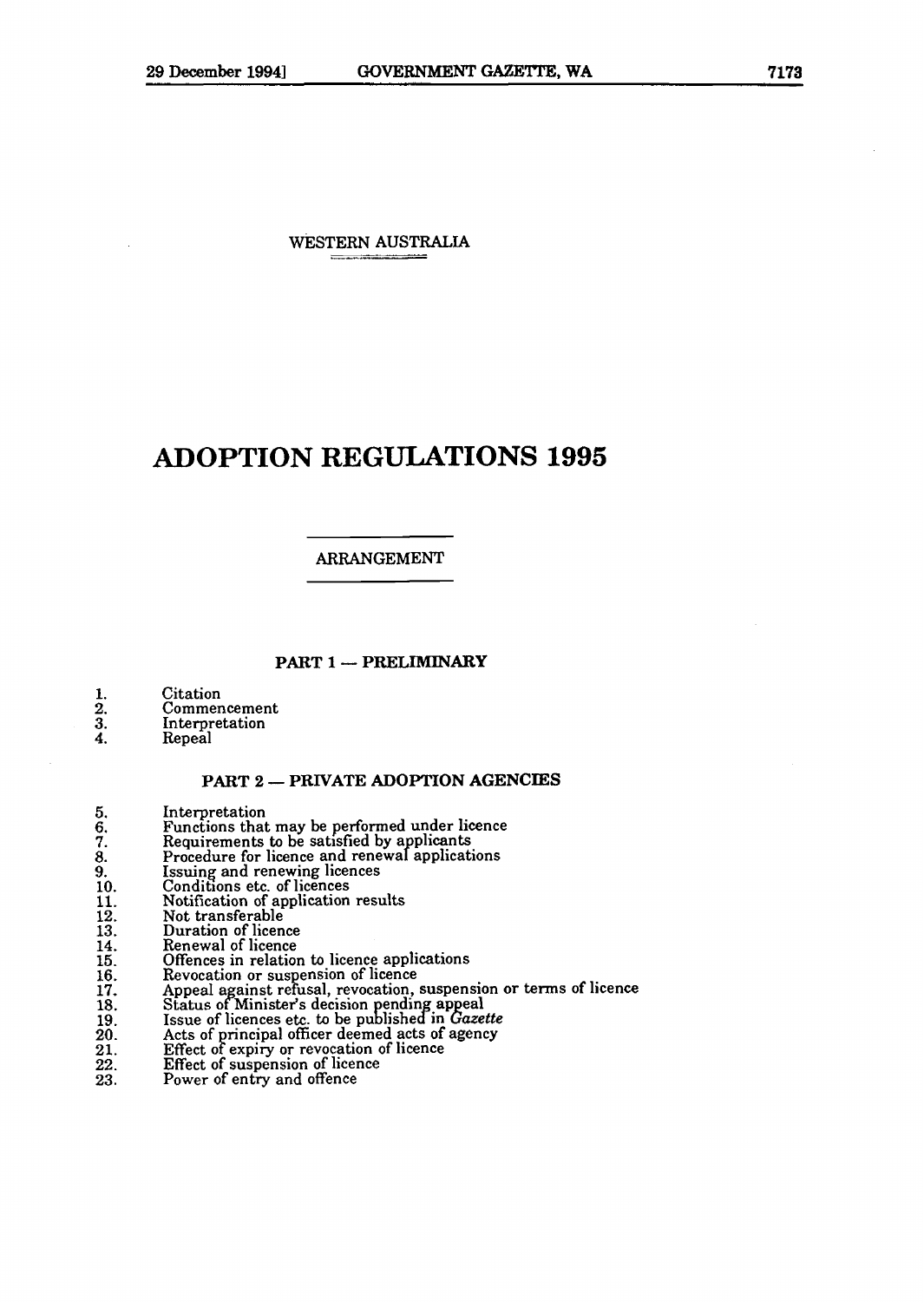$\ddot{\mathbf{n}}$ 

### **PART 3 - ADOPTION APPLICATIONS COMMITTEES**

- 24. Interpretation
- mterpretation<br>Membership etc. 25.
- $\overline{26}$ . Presiding member
- 27. Deputies
- 28. Tern of member's ofice
- 29. Extraordinary vacancies
- 30. Committee meetings
- Quorum 31.
- 32. Voting
- 33. Minutes
- 34. Disclosure of interests
- Remuneration of some adoption applications committee members 35.

#### **PART 4 - PROSPECTIVE ADOPTIVE PARENTS**

#### *Division I* - *Applications to be prospective adoptive parents*

- 
- *36.* Definition **37.** Manner and time in which to commence application
- **38.** Manner and time in which to proceed with application

#### *Division 2* - *Assessments and placements*

- **39.** Costs of providing information for assessments
- 40. Placements to be within 12 months of approval 41. Further restrictions on placement
- 41. Further restrictions on placement<br>42. Exemption
- **42.** Exemption

#### *Division 3* - *Register*

- 43. **Register may have divisions**<br>44. Deletion of names from regis
- **44.** De etion of names From resster **r**
- Notification of deletion of names from register
- **45. 46.** Application to have name re-entered in register
- **47.** Grounds for re-entering name in register
- Names can be re-entered in previous position

#### **PART 5 - MEDICAL**

- 
- 49. Serology test<br>50. Evidence in r **50.** Evidence in relation **to** pregnancy

#### **PART 6 - MESSAGES**

- 51. When messages may be left<br>52. How messages are to be left
- 52. **How messages are to be left** 53. **Form of messages**
- **53. Form of messages**<br>**54. Information to be**
- 54. Information to be provided by Director-General
- 55. Notifications by Director-General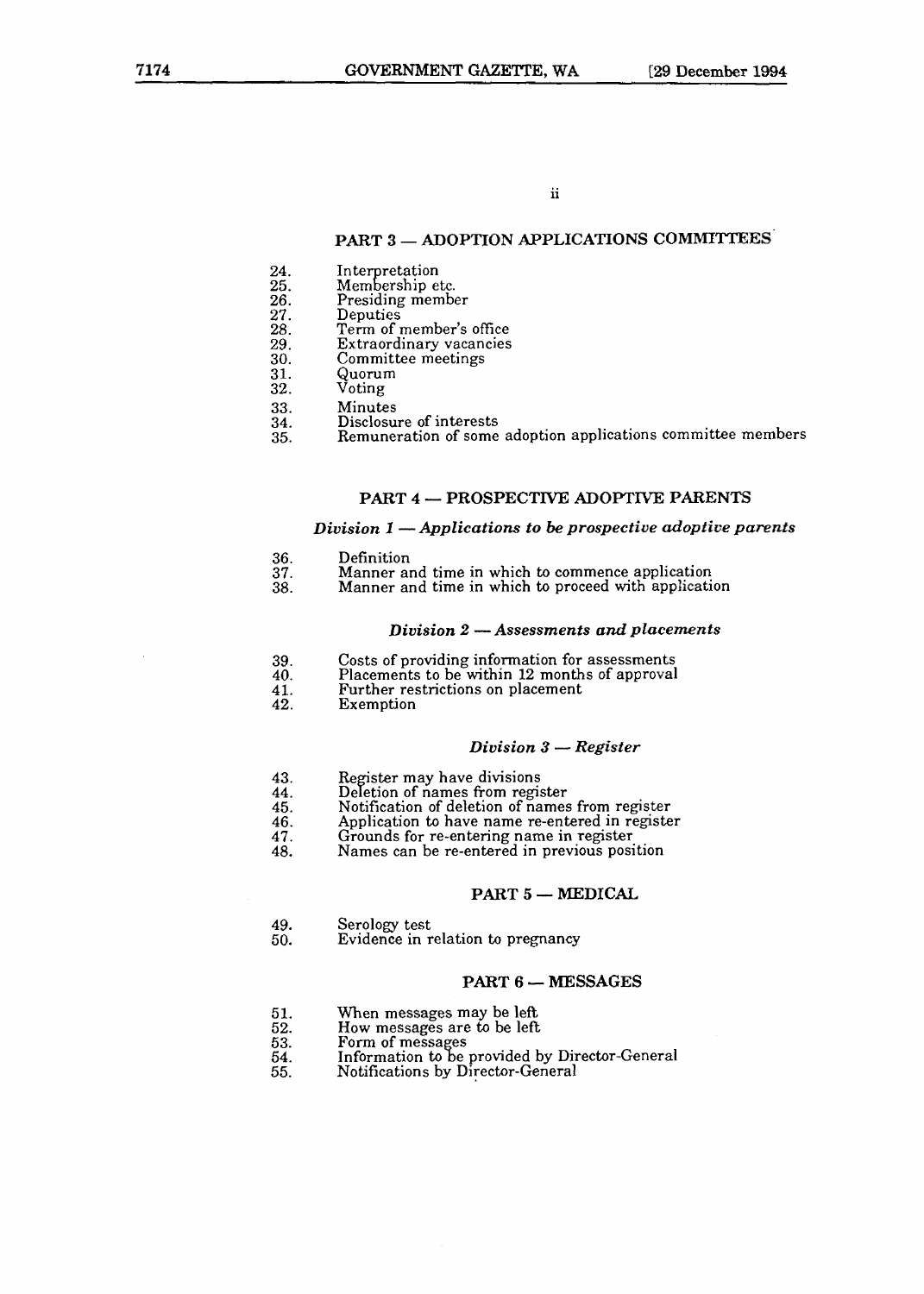iii

| 56. | Messages confidential |  |
|-----|-----------------------|--|
|     |                       |  |

- $\frac{57}{58}$ No obligation to collect messages
	- Holding and collecting messages

#### **PART 7** - **CONTACT AND MEDIATION AGENCIES**

- 59. Interpretation
- Information about applying for licence 60.
- 61. How to apply for licence
- 62. Issue of licences
- 63. How and when to apply for renewal of licence
- Renewal of licences 64.
- Conditions and restrictions 65. Duration of licences
- 66. 67.
- Not transferable<br>Offences in relation to licence applications 68.
- Time limit for processing applications 69.
- Notice of issue or renewal of licence or refusal to do so
- $\frac{70}{71}$ Provision of information
- 72. Suspension and revocation of licences
- Notice of suspension, revocation 73.
- Minister to investigate if information received 74.
- Effect of suspension Effect of revocation 75.
- $76.$
- Appeal against refusal, revocation, suspension or terms of licence<br>Status of Minister's decision pending appeal 77.
- 78.
- $^{10}_{79}$ Application for licence after revocation period Issue of licences etc. to be published in *Gazette*
- 80.

### **PART 8** - **MISCELLANEOUS**  *Division l* - *Identification*

- Proving identity 81.
- Proof by single document Proof by 2 documents 82.
- $\overline{83}$ .
- Proof by other means 84.

### *Division 2* - *Court records*

- 85.
- Court documents to be specified in authority What constitutes Family Court record of proceedings  $86$

#### **PART 9** - **PAYMENT FOR SERVICES**

- 87. Fee on proceeding with application to be prospective<br>adoptive parent<br>Exemptions from paying fee
- 88.
- Responsibility for other costs not affected 89.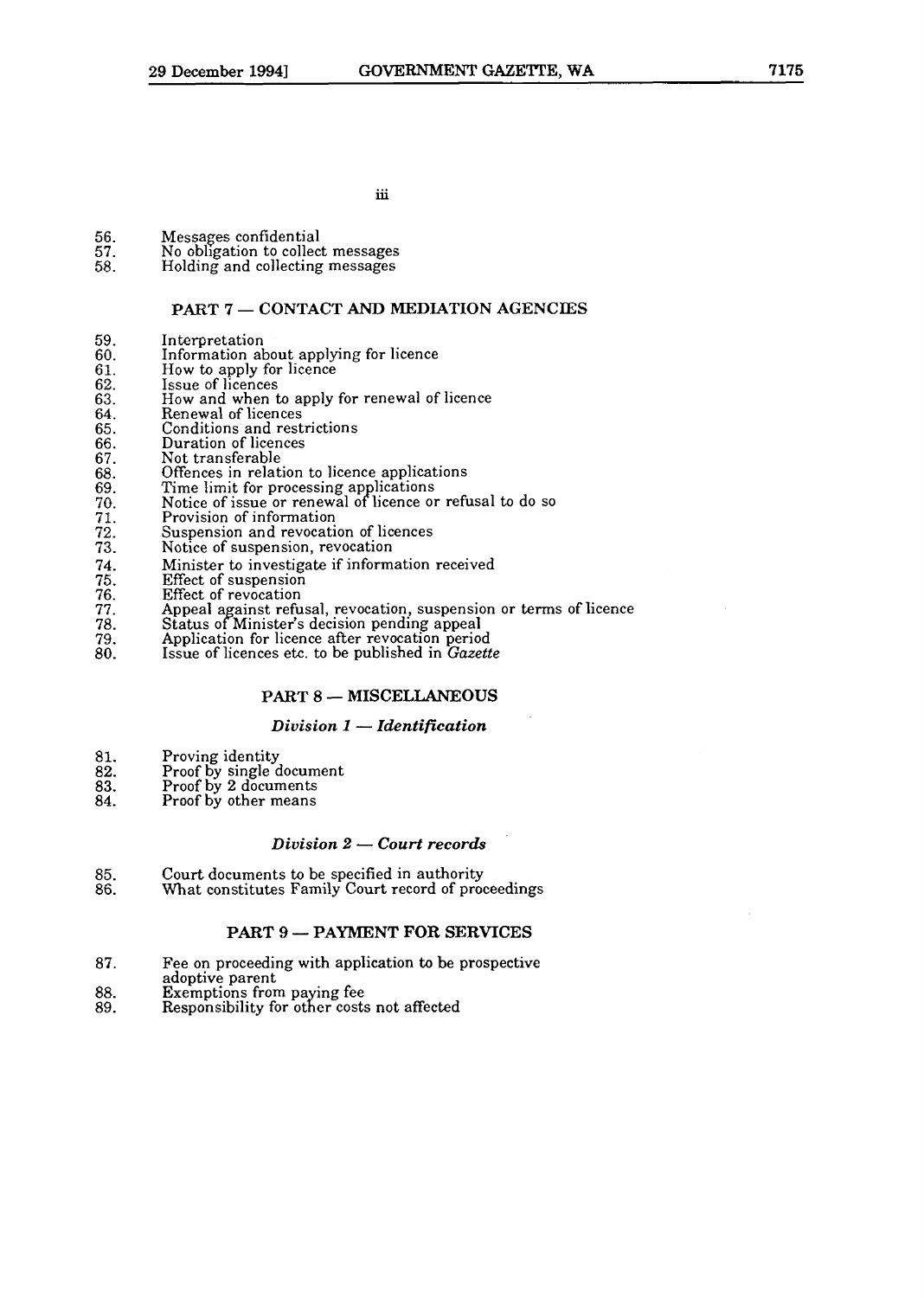$\label{eq:2.1} \frac{1}{\sqrt{2}}\int_{\mathbb{R}^3}\frac{1}{\sqrt{2}}\left(\frac{1}{\sqrt{2}}\right)^2\frac{1}{\sqrt{2}}\left(\frac{1}{\sqrt{2}}\right)^2\frac{1}{\sqrt{2}}\left(\frac{1}{\sqrt{2}}\right)^2\frac{1}{\sqrt{2}}\left(\frac{1}{\sqrt{2}}\right)^2.$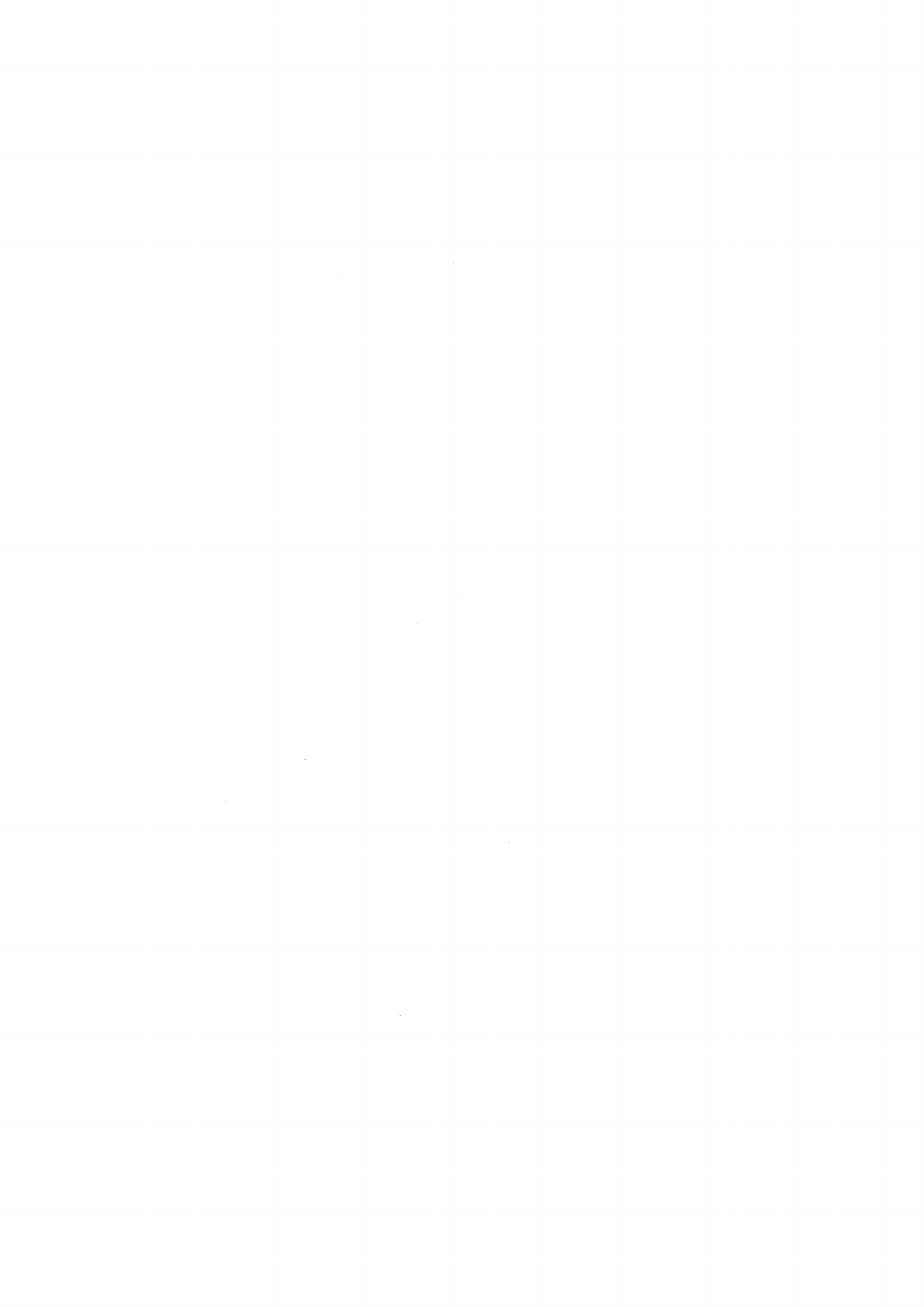### **ADOPTION ACT 1994**

### **ADOPTION REGULATIONS 1995**

**Made by His Excellency the Governor in Executive Council.** 

### **PART <sup>l</sup>**- **PRELIMINARY**

#### **Citation**

Ŷ,

**1. These regulations may be cited as the** *Adoption Regulations* **1995.** 

#### **Commencement**

**2. These regulations come into operation on the day on which the** *Adoption Act 1994* **comes into operation.** 

#### **Interpretation**

**3. In these regulations, a reference to "the Act" includes a reference to these regulations.** 

#### **Repeal**

**4. The** *Adoption of Children Regulations 1986* **are repealed.**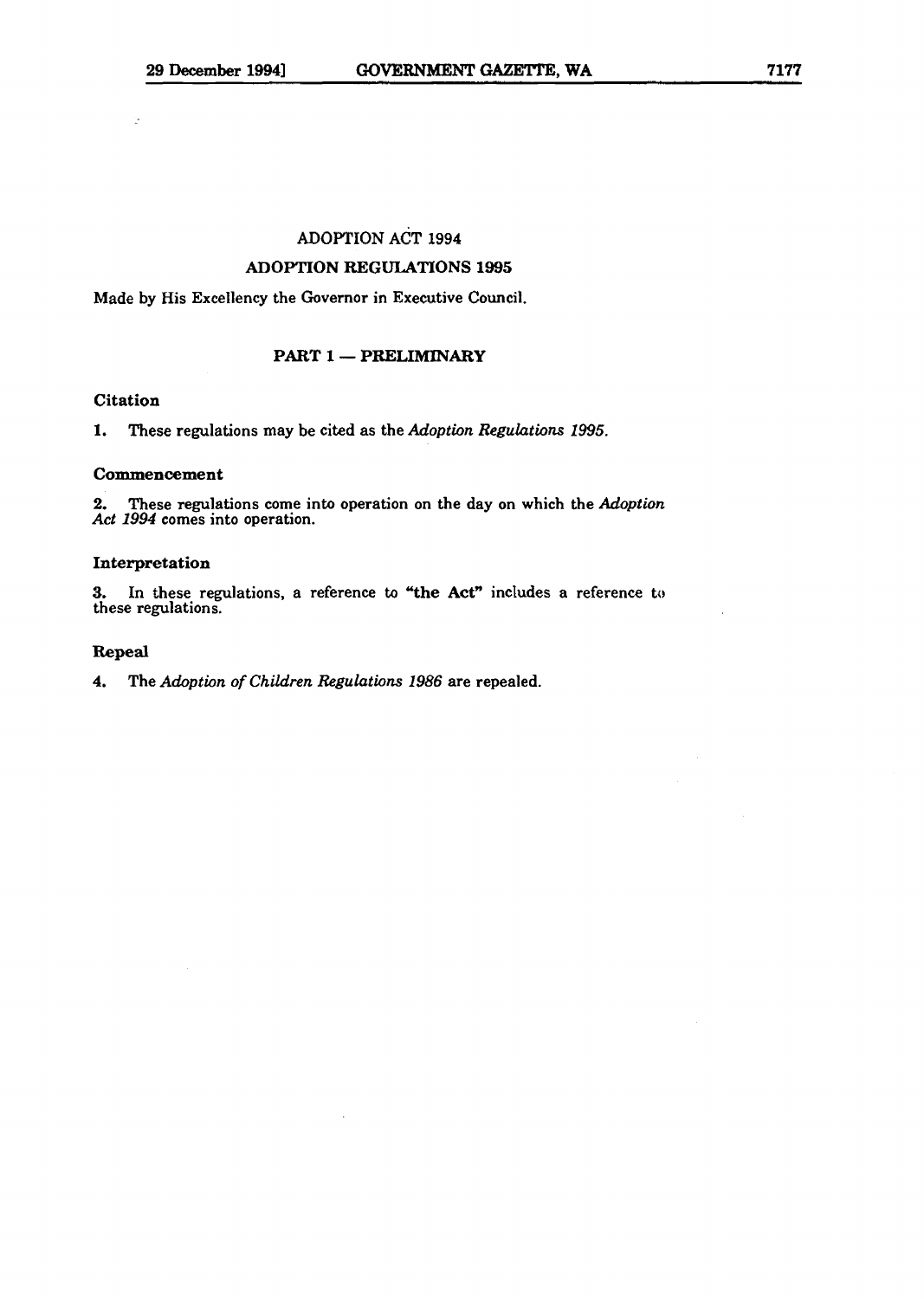## **PAIZT 2** - **PRIVATE ADOPTION AGENCIES**

Interpretation<br>5. In this Part —

"licence" means a licence provided for by section 9 of the Act;

"principal officer", in relation to a private adoption agency, includes **example in the officer"**, in relation to a private adoption agency, includes a person who is acting in the office of principal officer of the agency.

### Functions that may be performed under licence

**6. (1)** The functions that may be performed under a licence are those referred to in the provisions of the Act set out in the Table **ta** this regulation that would otherwse be performed by the Director-General.

| Provision          | <b>TABLE</b><br>Description of function                                                                                                    |
|--------------------|--------------------------------------------------------------------------------------------------------------------------------------------|
| section 12         | appoint adoption applications committees for<br>the agency                                                                                 |
| section 16         | provide certain information and assistance to<br>prospective birth parents                                                                 |
| section $18(1)(e)$ | accept delivery of form of consent to adoption                                                                                             |
| section 21         | notify a man who may be the prospective<br>adoptee's father                                                                                |
| section 23         | accept service of revocation of consent form                                                                                               |
| section 24         | apply for an order to dispense with a person's<br>consent to a child's adoption                                                            |
| section 25         | apply for an order to dispense with a<br>requirement to serve notice under section 21 (1)<br>or to extend the period for service of notice |
| section 37         | and counsel prospective adoptive<br>inform<br>parents                                                                                      |
| sections 38 and 39 | consider applications from prospective adoptive<br>parents                                                                                 |
| section 40         | appoint persons to prepare assessment reports                                                                                              |
| section 43         | perform certain duties in relation to the<br>decisions of adoption applications committees                                                 |
| section 44         | keep and maintain registers                                                                                                                |
| section 45         | perform certain duties in relation to<br>- the<br>selection of prospective adoptive parents                                                |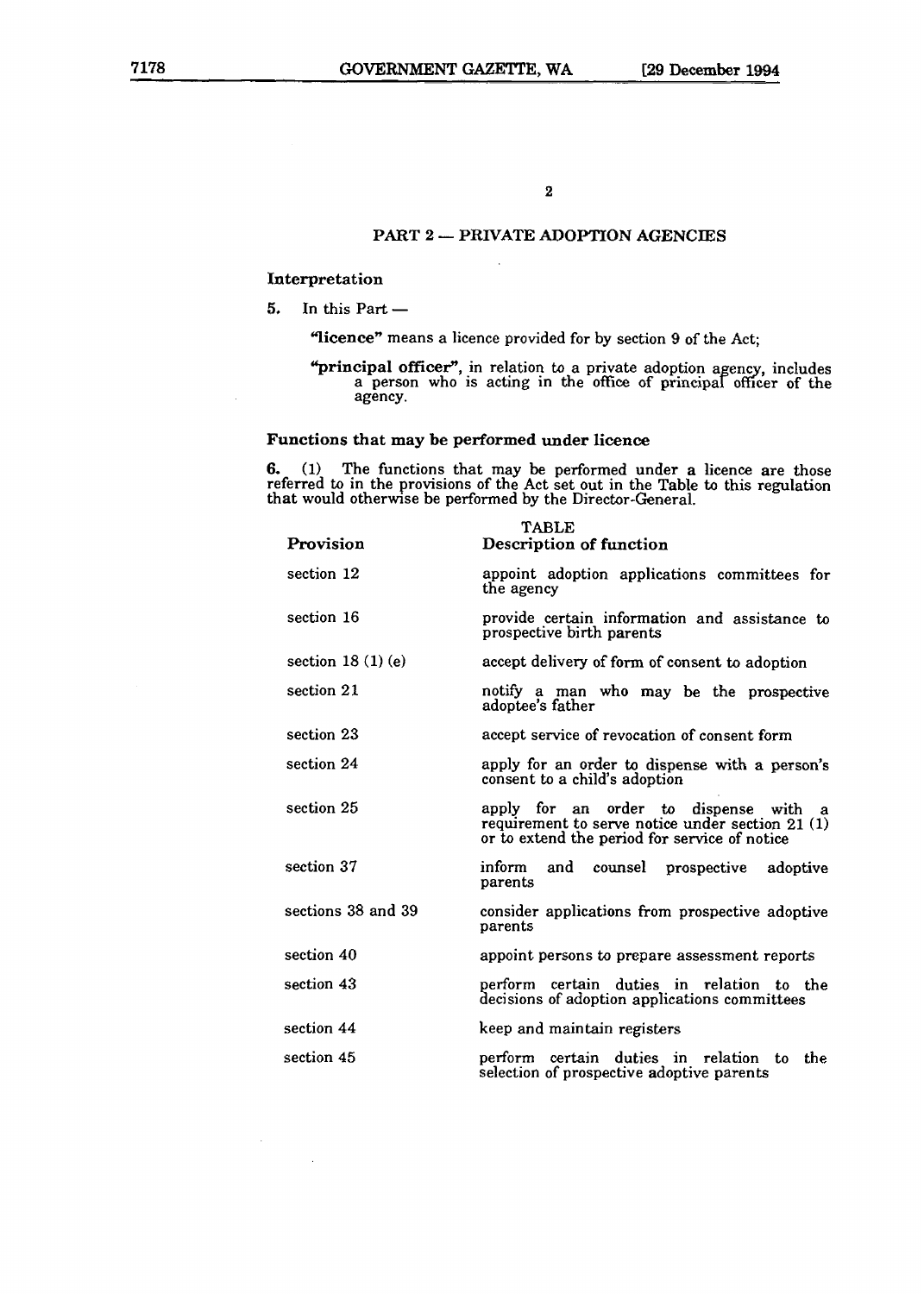| sections 46 and 50                    | perform certain duties in relation to the<br>negotiation of adoption plans, selection of<br>prospective adoptive parents and make related<br>applications |
|---------------------------------------|-----------------------------------------------------------------------------------------------------------------------------------------------------------|
| sections 48, 49, 51,<br>52, 53 and 56 | place prospective adoptees                                                                                                                                |
| section 54                            | supervise placements                                                                                                                                      |
| section 55                            | decide who should agree adoption plans                                                                                                                    |
| sections 58 and 61                    | prepare reports for Court's use in proceedings<br>for adoption orders                                                                                     |
| section 134                           | appoint representatives for children                                                                                                                      |
| section 139                           | supervise children adopted outside Australia                                                                                                              |
|                                       |                                                                                                                                                           |

**(2)** The functions that may be erformed under a licence also include those referred to in the provisions of {arts 4 and 5 of these regulations as are relevant to the sections of the Act set out in the Table in subregulation **(1)**  where those functions would otherwise be performed by the Director-General.

#### Requirements to be satisfied by applicants

- **7.** A body corporate can only apply to the Minister for a licence if it
	- (a) carries on activities or is formed for purposes consistent with the welfare and best interests of children; and
	- (b) does not carry on activities and was not formed for the purpose of trading or securing a pecuniary profit to its members.

#### Procedure for licence and renewal applications

- **8.** An application for a licence or for a renewal of a licence is to  $-$ 
	- (a) be in writing;
	- (b) be in a form approved by the Minister;<br>(c) state the address of  $-$
	- - (i) the principal ofice of the applicant; and
		- (ii) the premises at which will be kept the records and documents relating to the conduct of adoption services;
	- (d) nominate a person to be the principal officer of the proposed private adoption agency and the persons who would act as the principal officer of the agency when the principal officer is unavailable; and
	- (e) provide information relating to the applicant that may be required by the Minister for making a decision in relation to the application.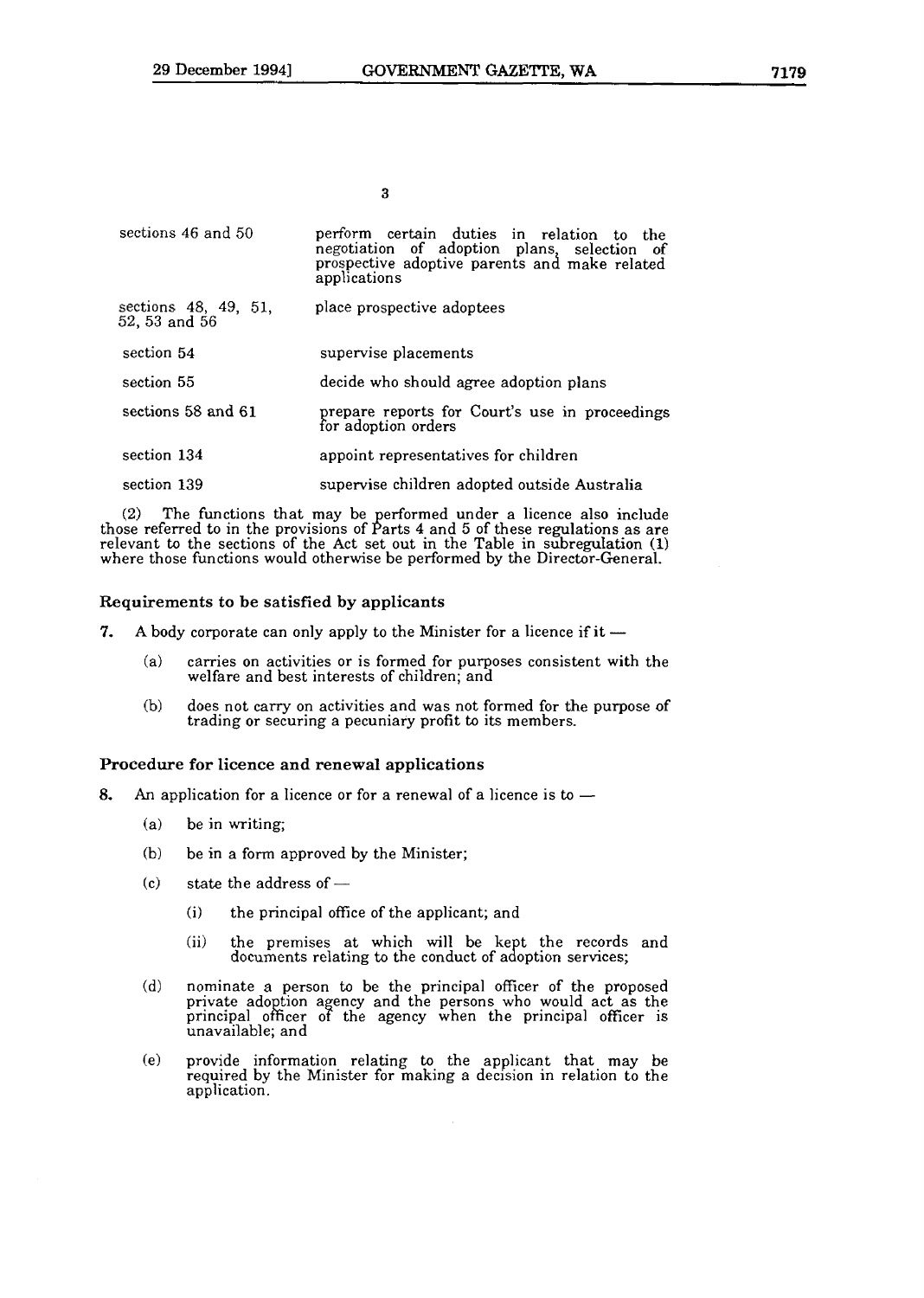$\boldsymbol{4}$ 

#### **Issuing and renewing licences**

**9.** The Minister may issue or renew a licence but is not **to** do so if it **9.** The Minister may issue or renew a lice appears to the Minister that the applicant  $-$ 

- (a) is not or is no longer a person to which regulation **7** applies;
- (b) is not or is no longer a suitable person to conduct adoption services having regard to  $-$ 
	- (i) the qualifications;

 $\mathcal{A}$ 

- (ii) the experience;
- (iii) the character; or
- (iv) the availability,

of any person, who, if the licence were to be issued or renewed, would take part in the management or control of the applicant or conduct adoption services on behalf of the applicant,

or on the ground of any other relevant consideration.

#### **Conditions etc. of licences**

**10.** The Minister may issue or renew a licence subject to conditions and restrictions set out in, or provided with, the licence.

#### **Notification of application results**

11. The Minister is to cause each person who applies for the issue or renewal of a licence to receive written notice of the result of the application.

#### **Not transferable**

**12. A** licence is not transferable.

#### **Duration of licence**

**13. A** licence has effect for **3** years from the day specified in the licence as the commencement date.

#### **Renewal of licence**

**14. (1) A** private adoption agency that wishes to have a licence renewed must apply for the renewal before the expiration of the licence.

(2) **A** licence that is renewed has effect for **3** years from the expiration of the previous licence.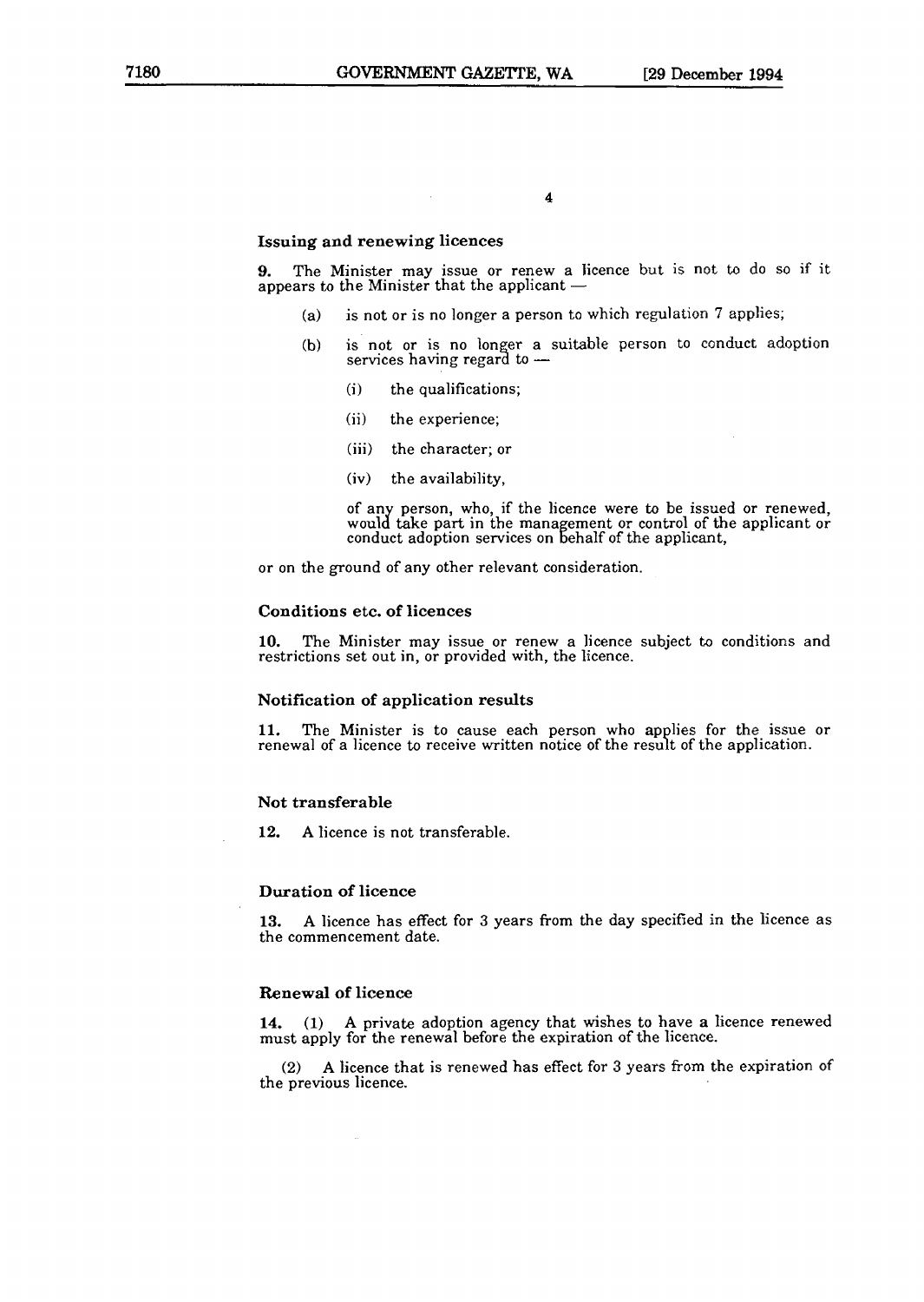#### **Offences in relation** *to* **licence applications**

**15. A** person must not, in relation to an application for the issue or renewal of a licence, provide information in written or oral form that the person<br>knows to be --

- (a) false or misleading in a material particular; or
- (b) likely to deceive in a material way.

Penalty: \$2 000.

#### **Revocation or suspension of licence**

**16.** (1) The Minister may revoke or suspend a licence if the private adoption agency -

- is no longer a suitable person to conduct adoption services, having  $(a)$ regard to all relevant considerations including the matters referred to in regulation 9;
- has contravened, or failed to comply with - $(b)$ 
	- (i) a provision of the Act; or
	- (ii) the terms of the licence or a condition or restriction attached to it;

 $\alpha r$ 

- had, in relation to its a<br>licence, provided inforn<br>agency knew to be --- $(c)$ had, in relation to its application for the issue or renewal of the licence, provided information in written or oral form that the
	- (i) false or misleading in a material particular; or
	- (ii) likely to deceive in a material way.

**(2)** A. revocation or suspension of a licence is not effective unless the Minister has -

- (a) caused written notice of the intention to revoke or suspend the licence to be served personally or by certified mail on the agency's licence to be served personally or by certified mail on the agency's<br>principal officer, stating the grounds on which the revocation or suspension is to be made and allowing the agency 21 days within which to respond to the notice;
- **(b)** considered the response of the private adoption agency made within that time; and
- fc) caused written notice of the revocation or suspension to be served personally or by certified mail on the agency's principal officer, made. stating the grounds on which the revocation or suspension is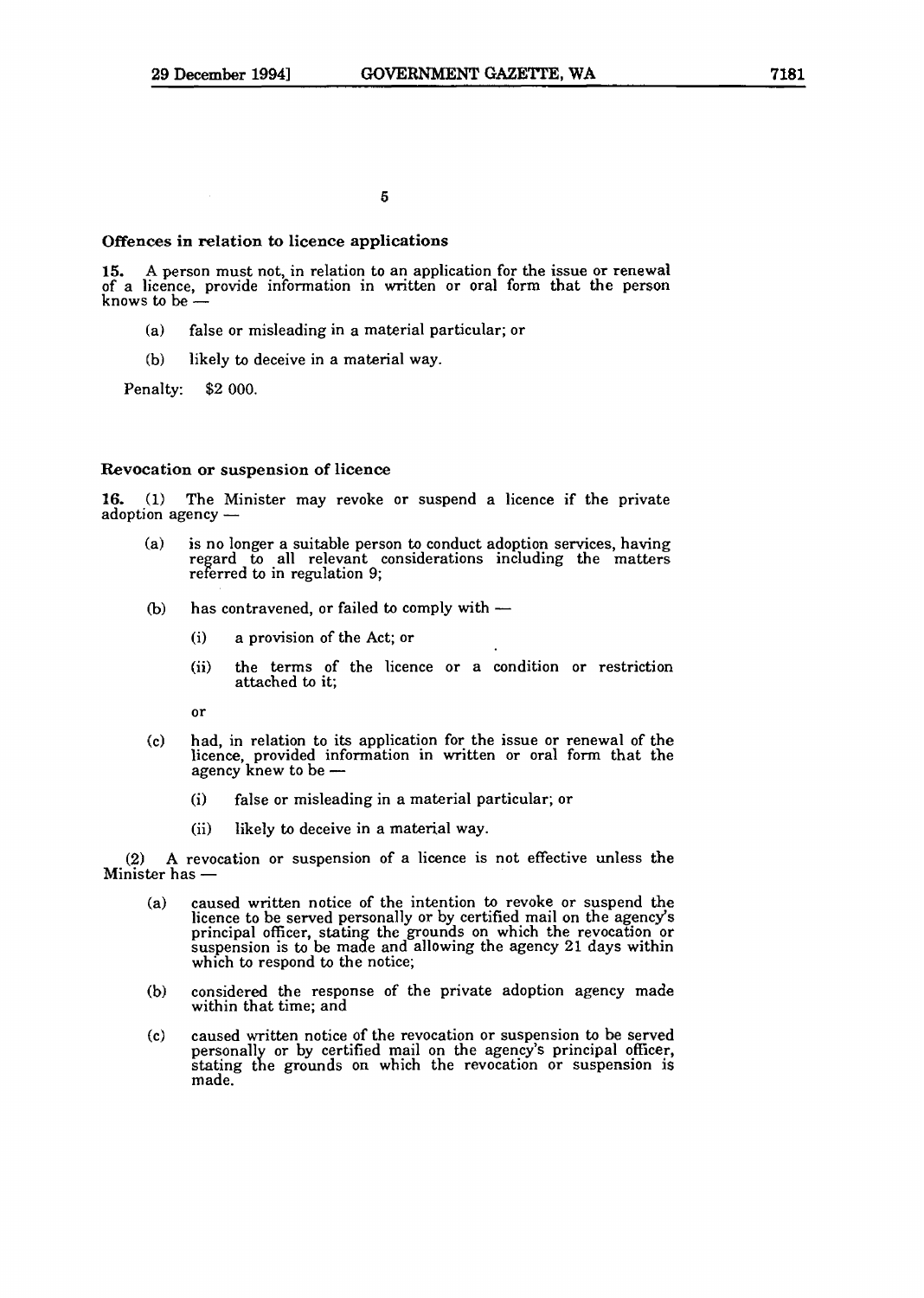**(3)** Despite subregulation (21, if it appears to the Minister that circumstances are of sufficient gravity **to** warrant the immediate suspension of **<sup>a</sup>**licence, the Minister may suspend the licence without complying with of a licence, the Minister may suspend the licence without complying with paragraphs (a) and (b) of that subregulation.

Appeal against refusal, revocation, suspension or terms of licence<br>17. (1) If the Minister -

- - **(a)** refuses an application for a licence or renewal of a licence;
	- (b) revokes or suspends a licence; or
	- (C) attaches to a licence any condition or restriction that is not acceptable to the licensee,

the person affected by the Minister's decision may appeal to the District Court on the ground that the Minister made an error of law or of fact in making the decision.

*(2)* An appeal is to be made within 21 days of the day of service of the notice of the Minister's decision or such further period as the District Court allows, but an appeal cannot be instituted after **4** months from the day of service of the notice.

Subject to subregulation (2), an appeal is to be made and determined in accordance with the District *Coun i\$peal) Rules* 1977, and for the (3) Subject to subregulation (2), a<br>in accordance with the *District Cou*<br>purposes of rule 30 of those rules -

- (a) a reference in rule 30 to an authority is to be taken to be a reference to the Minister;
- (b) a reference in those rules to a magistrate is to be taken **to** be a reference to the Minister; and
- (C) a reference in those rules to clerk of a Local Court is to be taken to be a reference to the Director-General.

**(4)** Effect is to be given to the decision of the District Court on an appeal.

#### **Status of Minister's decision pending appeal**

**18.** (1) If an appeal is instituted under this Part in relation to a decision of the Minister, the decision continues to have effect pending the appeal unless the District Court otherwise orders.

(2) The District Court may, at any time before the completion of the appeal, make an order as to the operation or otherwise of the decision and may revoke or amend an order made under subregulation **(1).**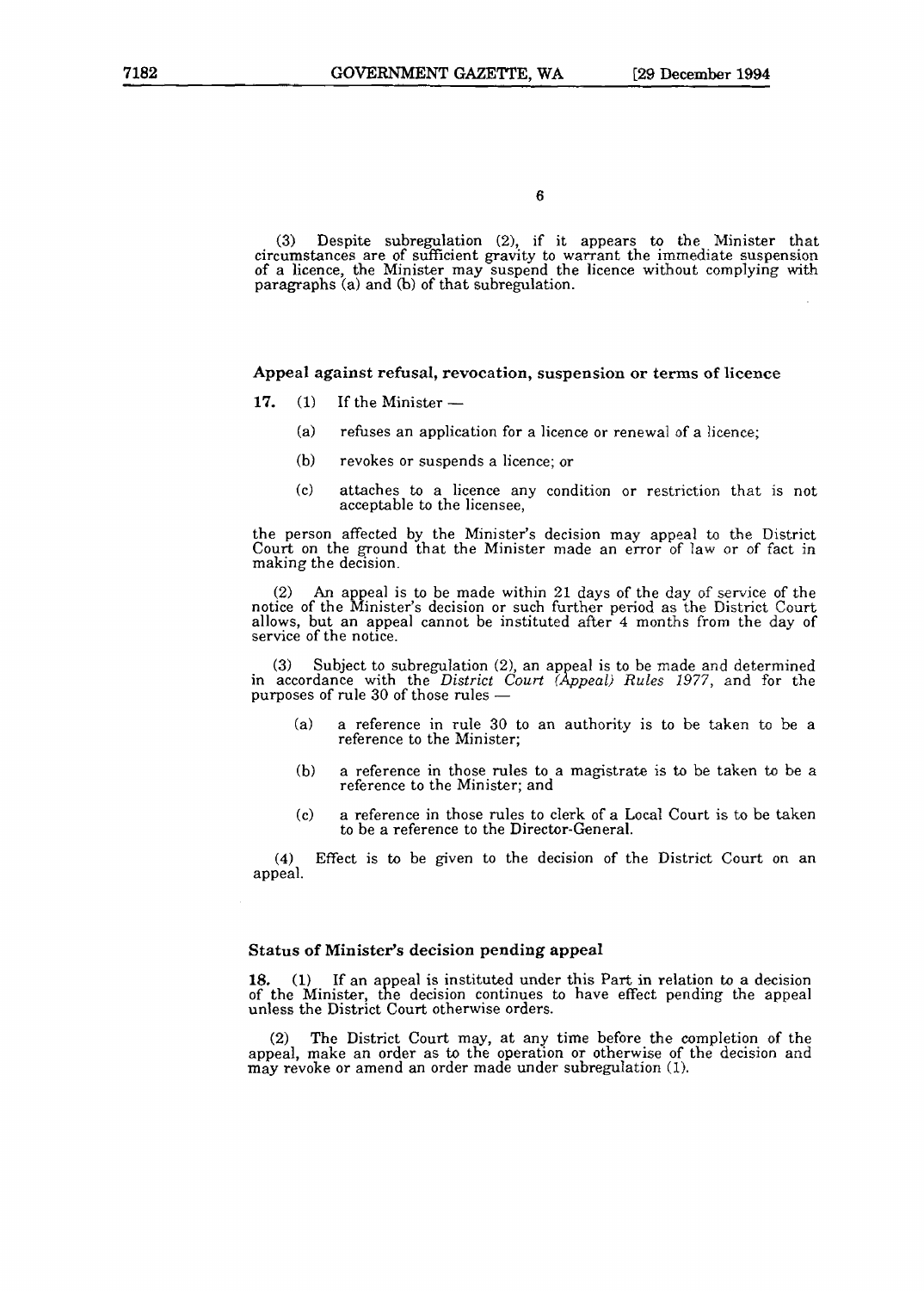#### **Issue of licences etc. to be published in** *Gazette*

**19. (1)** The Minister is to cause to be published in the *Gazette* notice of the following  $-$ 

- **(a)** an issue of a licence;
- (b) a renewal of a licence;
- (C) the revocation or suspension of a licence; and
- (d) the variation or quashing of a decision of the Minister, on appeal to the District Court.
- $(2)$  **A** notice under subregulation  $(1)$  is to specify
	- (a) the name of the private adoption agency;
	- (b) the address of the principal ofice of the private adoption agency; and
	- (c) any conditions and restrictions attaching to the licence.

### Acts of principal officer deemed acts of agency<br> **20.** Acts or omissions of --

- - (a) the principal officer;
	- (b) a person acting with the authority or approval of the principal officer; or
	- **(C)** a person acting on behalf,

of a private adoption agency are to be treated, for the purposes of these regulations, as the acts or omissions of the private adoption agency.

### **Effect of expiry or revocation of licence**<br> **21.** If a licence expires or is revoked --

- - (a) all records and documents held by or under the control of the former licensee and which relate to the conduct of adoption services become, by force of this regulation, the property of the Director-General on the expiry or revocation;
	- (b) the Director-General may arrange for the names of persons listed in a register under section 44 of the Act that was held by the former licensee to be transferred to the register of the Director-General or another private adoption agency; and
	- (C) the Director-General may arrange for the Director-General or another private adoption agency to conduct the adoption services that were being conducted by the former licensee and may give the records and documents to the agency for that purpose.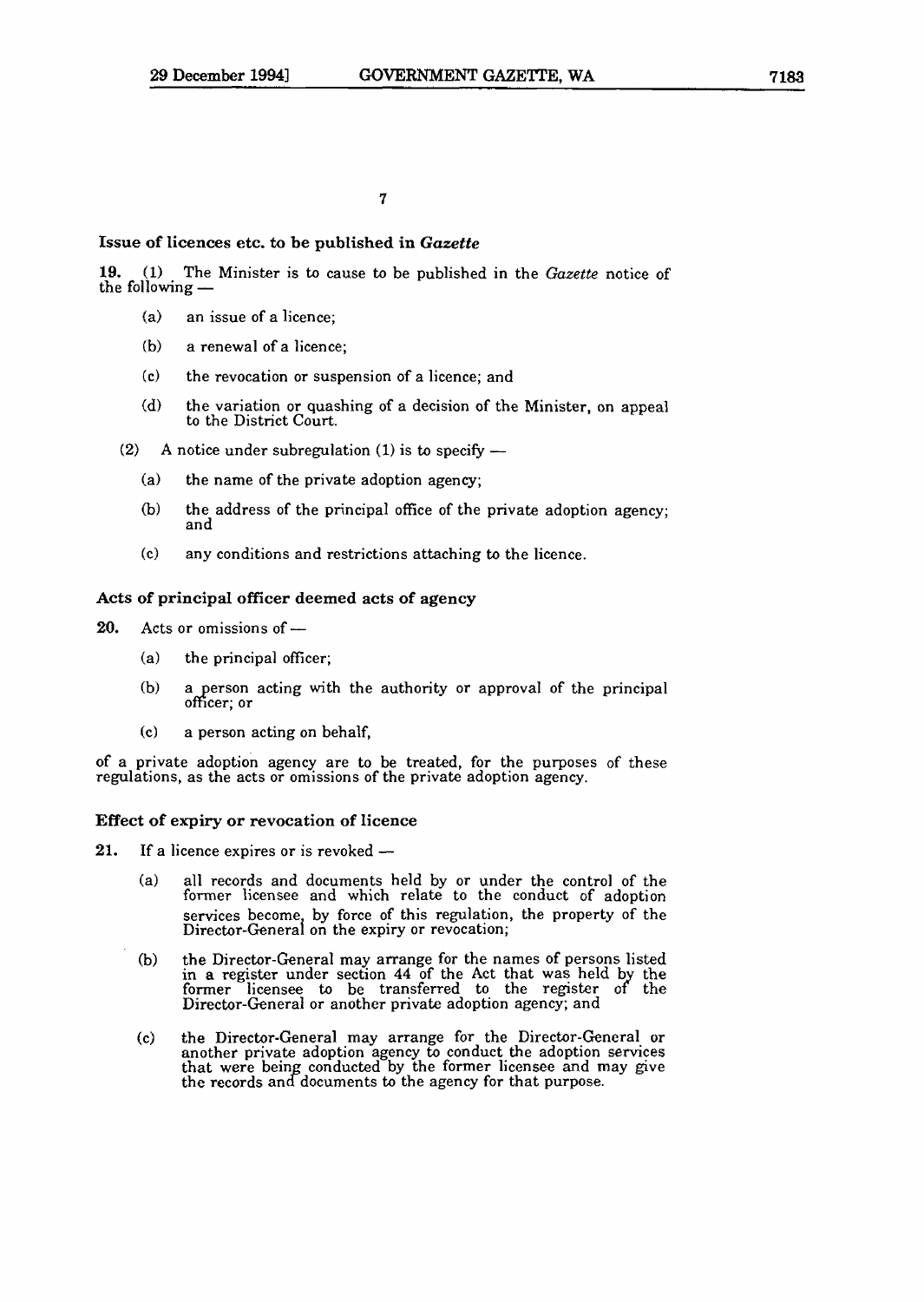## **Effect of suspension of licence**<br> **22.** If a licence is suspended --

- - (a) then for the period of the suspension, the Director-General may take possession of all records and documents held by or under the control of the agency whose licence is suspended and which relate to the conduct of adoption services; and
	- (b) the Director-General may arrange for the Director-General or another private adoption agency to conduct, during the period of the suspension, the adoption services that were being conducted by that agency.

#### **Power of entry and offence**

23. **(1)** The Director-General or **a** person authorized by the Director-General may, during business hours, enter premises at which are kept<br>records and documents relating to the conduct of adoption services and may<br>inspect and take copies, notes or extracts of, and take possession of, the inspect and take copies, notes or extracts of, and take possession of, the records or documents.

(2) **A** person must not hinder or obstruct the Director-General or an authorized person in the exercise of a power conferred by this regulation.

Penalty: \$2 000.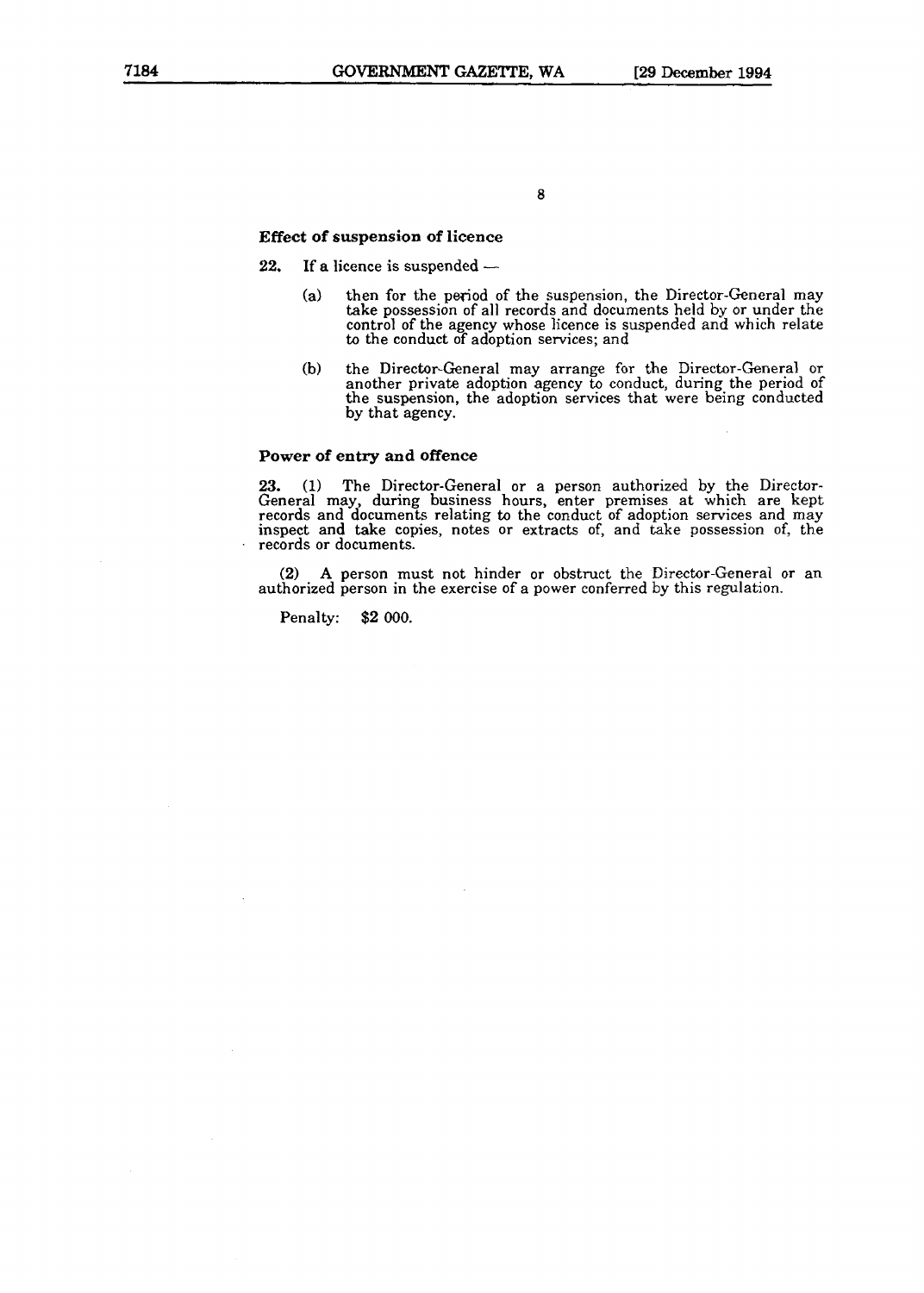#### **PART 3** - **ADOPTlON APPLICATIONS COMMITTEES**

**Interpretation**<br>**24.** In this Part —

**Ucommittee"** means an adoption applications committee;

"member" means a member of an adoption applications committee.

#### **Membership etc.**

**25. (1) A** committee is not to have more than 8 members.

**(2) A** person may be appointed to be a member of a committee by virtue of the position or office held by that person.

A committee may invite a person who has relevant knowledge and experience in relation to a matter relevant to a particular application to assist the committee in its consideration of the application.

#### **Presiding member**

26. The presiding member of a committee is to be appointed —

- **(a)** if the Director-General appointed the committee, by the Director-General; or
- (b) if a private adoption agency appointed the committee, by the agency's principal officer.

#### **Deputies**

27. **(1)** If the presiding member is not available to act, the deputy presiding member is to act in his or her place.

**(2)** The presiding member of a committee is to appoint a deputy presiding member and if the presiding member is unable to make the appointment then the deputy presiding member is to be appointed -

- *(a)* if the Director-General appointed the committee, by the Director-General; or
- (b) if a private adoption agency appointed the committee, by the agency's principal officer.

(3) If no independent member referred to in regulation 31 (b) is available to act then a person is to be appointed to act in the place of an independent member -

- (a) if the Director-General appointed the committee, by the Director-General; or
- (b) if a private adoption agency appointed the committee, by the agency's principal officer.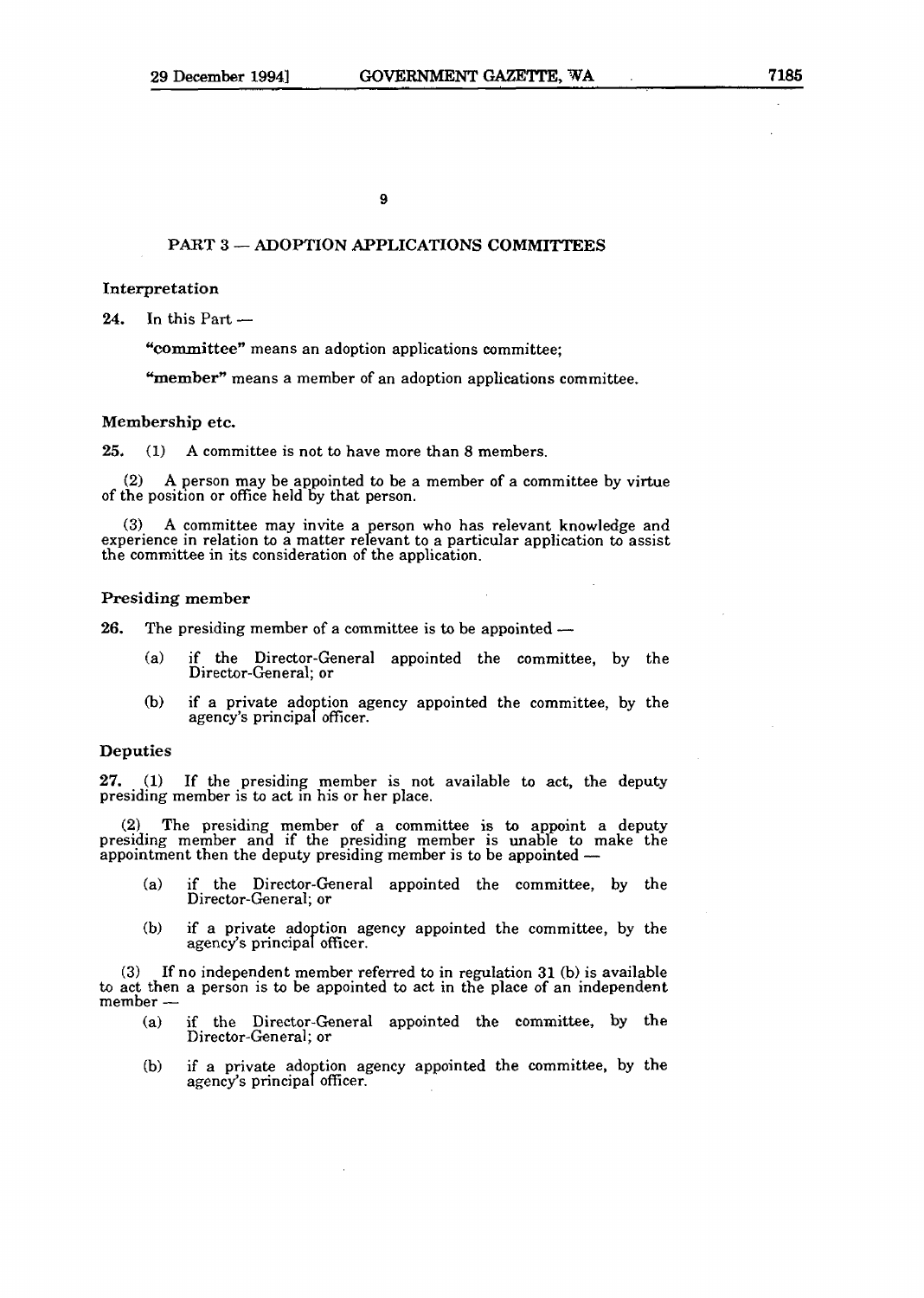#### **Term of member's office**

**28. (1) A** member holds office for such period, not exceeding 3 years, as is specified in the instrument of his or her appointment, and, in the case of a private adoption agency, for the duration of the licence of the agency, whichever is the shorter term.

(2) **A** member is eligible for re-appointment.

**(3) A** member, unless he or she sooner resigns or is removed from office, continues in ofice until his or her successor comes into ofice, even if the period for which he or she was appointed has expired.

#### **Extraordinary vacancies**

29. (1) A member may resign from office by notice in writing delivered --

- (a) if the Director-General appointed the committee, to the Director-General; or
- (b) if a private adoption agency appointed the committee, to the agency's principal officer.

(2) The Director-General or principal officer of a private adoption agency (as the case requires) may remove a member from office  $-$ <br>(a) for  $-$ 

- $(a)$ 
	- (i) mental or hysical inability to perform satisfactorily the duties of office;
	- (ii) neglect of duty; or
	- (iii) misconduct;
- $(b)$ if the member is persistently absent without leave or reasonable excuse from committee meetings of which the member **has** had notice;
- $(c)$ if the member ceases to hold the office or qualifications by virtue of which the member was appointed to the committee; or
- $(d)$ if extraordinary circumstances render inappropriate the continuation of the person's membership of the committee.

(3) An extraordinary vacancy occurs if a member dies, resigns from or is removed from office or no longer iolds the position or ofice by virtue of which he or she had become a member.

**(4** If an extraordinary vacancy occurs, the Director-General or the principal officer of the private adoption agency (as the case requires) is to (3) An extraordinary vacancy occurs if a member dies, resigns from or is<br>removed from office or no longer holds the position or office by virtue of which<br>he or she had become a member.<br>(4) If an extraordinary vacancy occur member for the residue of the former member's term.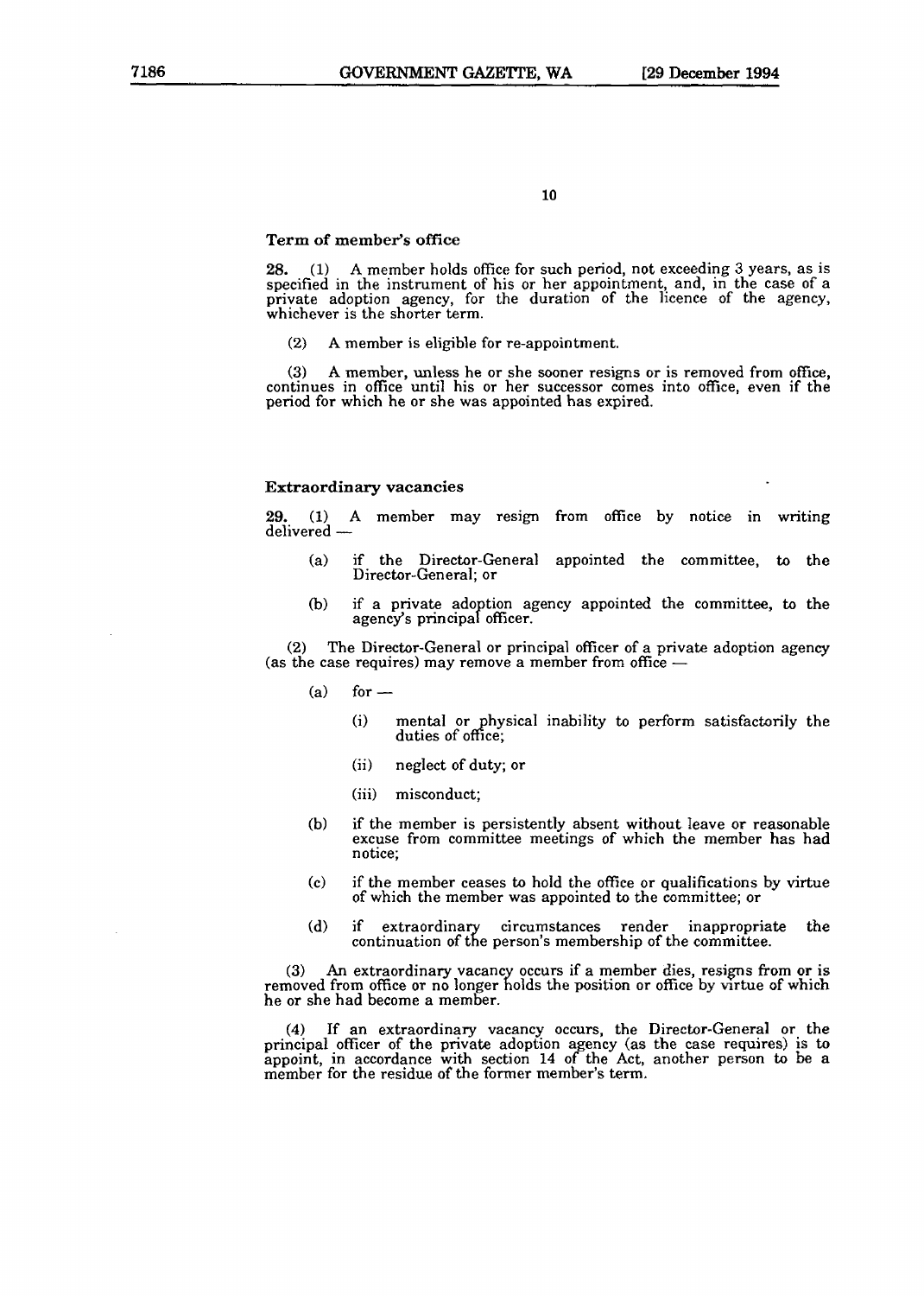#### Committee **meetings**

**30. (1)** The first meeting of a committee is to be convened by the presiding member and subsequent meetings are to be held at such times and places as the committee determines.

**(2)** The committee may hold ordinary meetings at an interval to be determined by the committee and special meetings as required for the performance of the committee's functions.

#### **Quorum**

**31.** Four members constitute a quorum for a meeting of the committee  $\frac{31.}{\text{and}}$  Fou

- (a) either the presiding member or the deputy presiding member (a) entitler the presiding inember of the deputy premust be present and preside at the meeting; and<br>(b) at least one of the members who --
- - (i) in the case of a committee having been appointed by the Director-General, is independent of the Department; and
	- $(ii)$  in the case of a committee having been appointed by a private adoption agency, is independent of the agency,

must be present at the meeting.

#### Voting

**32.** (1) Each member who is present at a committee meeting is entitled to one vote.

(2) In the case of an equality of votes the presiding member has a casting vote in addition to his or her deliberative vote.

#### **Minutes**

33. The presiding member of a committee is to ensure that an accurate record is kept and preserved of the proceedings at each meeting of the committee.

#### **Disclosure of interests**

**34. (1) A** member who has a direct or indirect interest, other than as a member, in a matter before the committee -

- (a) must disclose the nature of the interest to the committee as soon as practicable after the person becomes aware of the matter; and
- (b) must not take part in any discussion or decision of the committee in relation to the matter without the approval of the committee.

Penalty: **\$2** 000.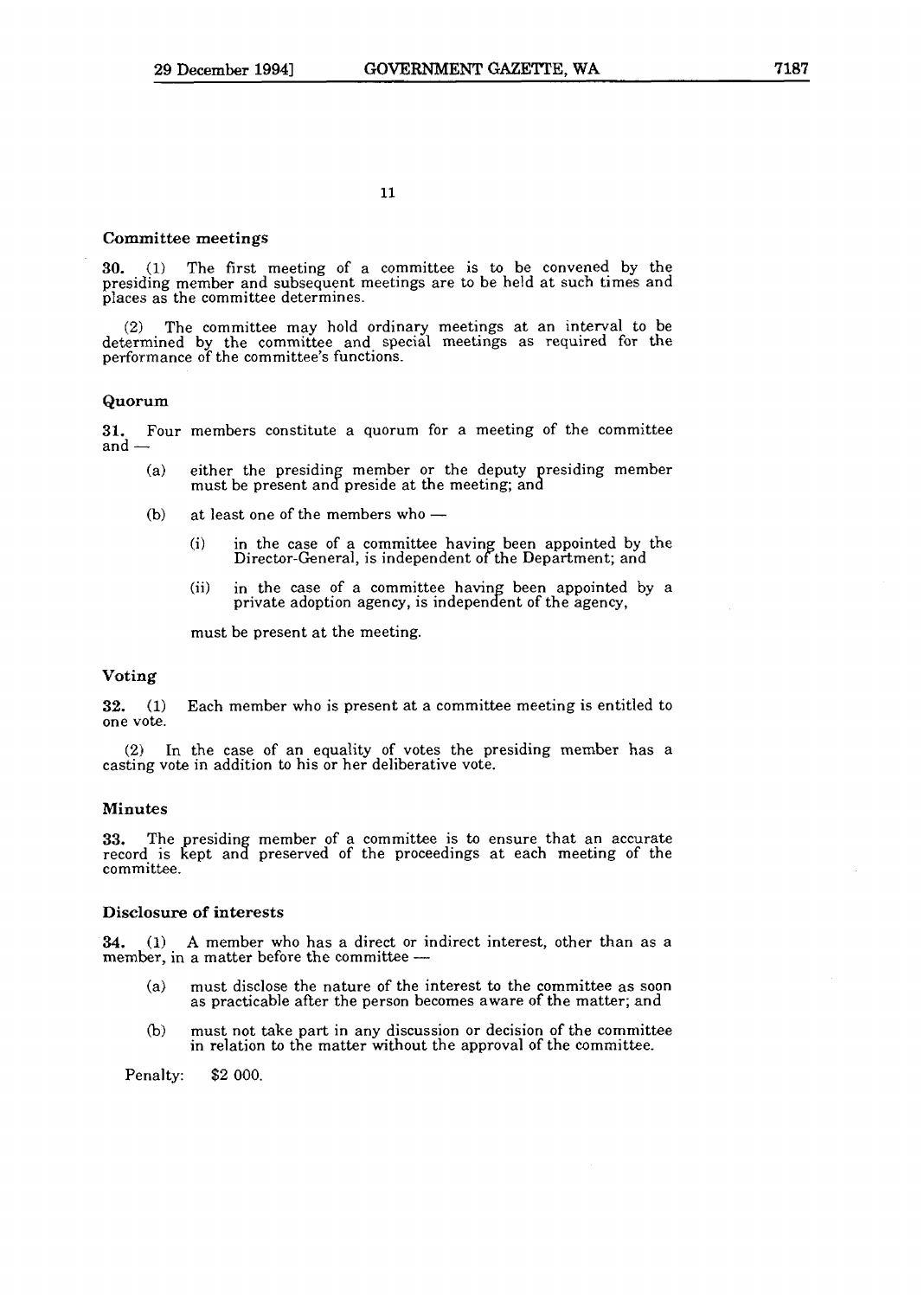$\sim$  $\sim 10^7$ 

 $\mathcal{L}$ 

12

**(2)** A disclosure made by a person under this regulation is **to** be recorded in the minutes of the meeting in relation to the matter.

#### **Remuneration** of some **adoption applications** committee **members**

**35.** A member who is independent of the Department and if relevant, the private adoption agency, is entitled **to** such remuneration and allowances as the Director-General from time to time determines.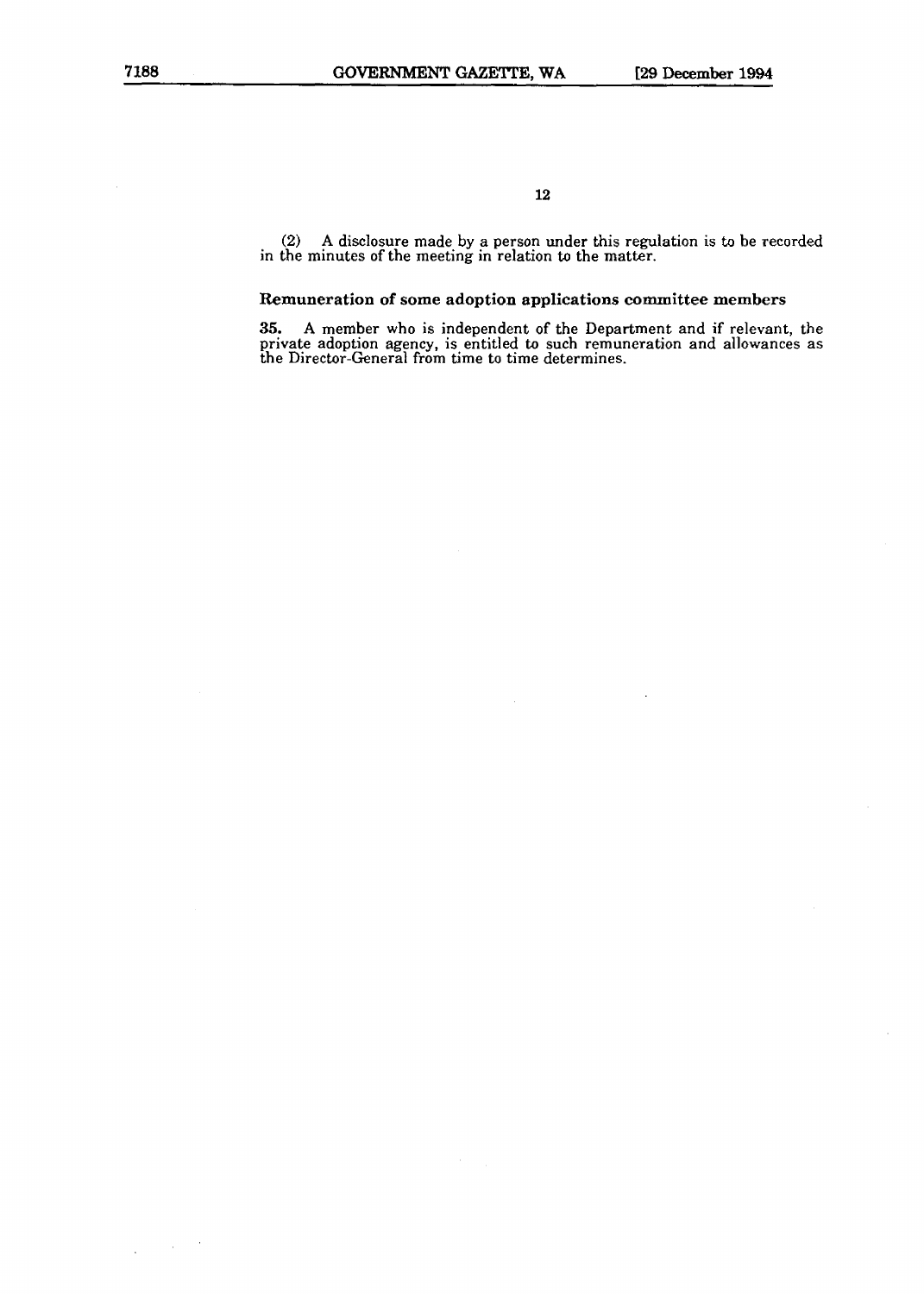## <sup>13</sup><br>PART 4 -- PROSPECTIVE ADOPTIVE PARENTS

#### *Division I* - *Applications to be prospective adoptive parents*

#### **Definition**

**36.** In this Division, **Uapplication"** means an application under section **38**  of the Act.

#### **Manner and time in which to commence application**

**37.** (1) An application is to be commenced by the applicant lodging with Director-General. the Director-General an expression of interest in a form approved by the

**(2)** The Director-General is not to accept an expression of interest form unless -

- (a) each applicant  $-$ 
	- (i) has attended an adoption information session held by the Director-General; and
	- (ii) has read the information provided by the Director-General on the eligibility criteria for an application under section **38**  of the Act,

and has completed a statement to that effect in the expression of interest form;

- (b) evidence in relation to the matters referred to in section **39** of the Act that are to be satisfied by each applicant is provided with the form; and
- $(c)$ the form is lodged within 12 weeks of the attendance **at** the adoption information session referred to in paragraph (a).

(3) The Director-General is to advise in writing each person who lodges an expression of interest form as to whether or not each applicant **fas**  satisfied the matters referred to in section **39** of the Act relevant to that person and, if so, that any invitation to proceed with the application will be at the time and in the manner provided for in regulation **38.** 

#### **Manner and time in which to proceed with application**

**38.** (1) The Director-General may, from time to time, invite any person whose expression of interest under regulation **37** has been accepted to proceed with the application.

(2) The Director-General is to determine the time when any application may be proceeded with having regard to -

(a) the number and requirements of children who have, or may reasonably be expected to, become available for adoption during **<sup>a</sup>** particular period of time;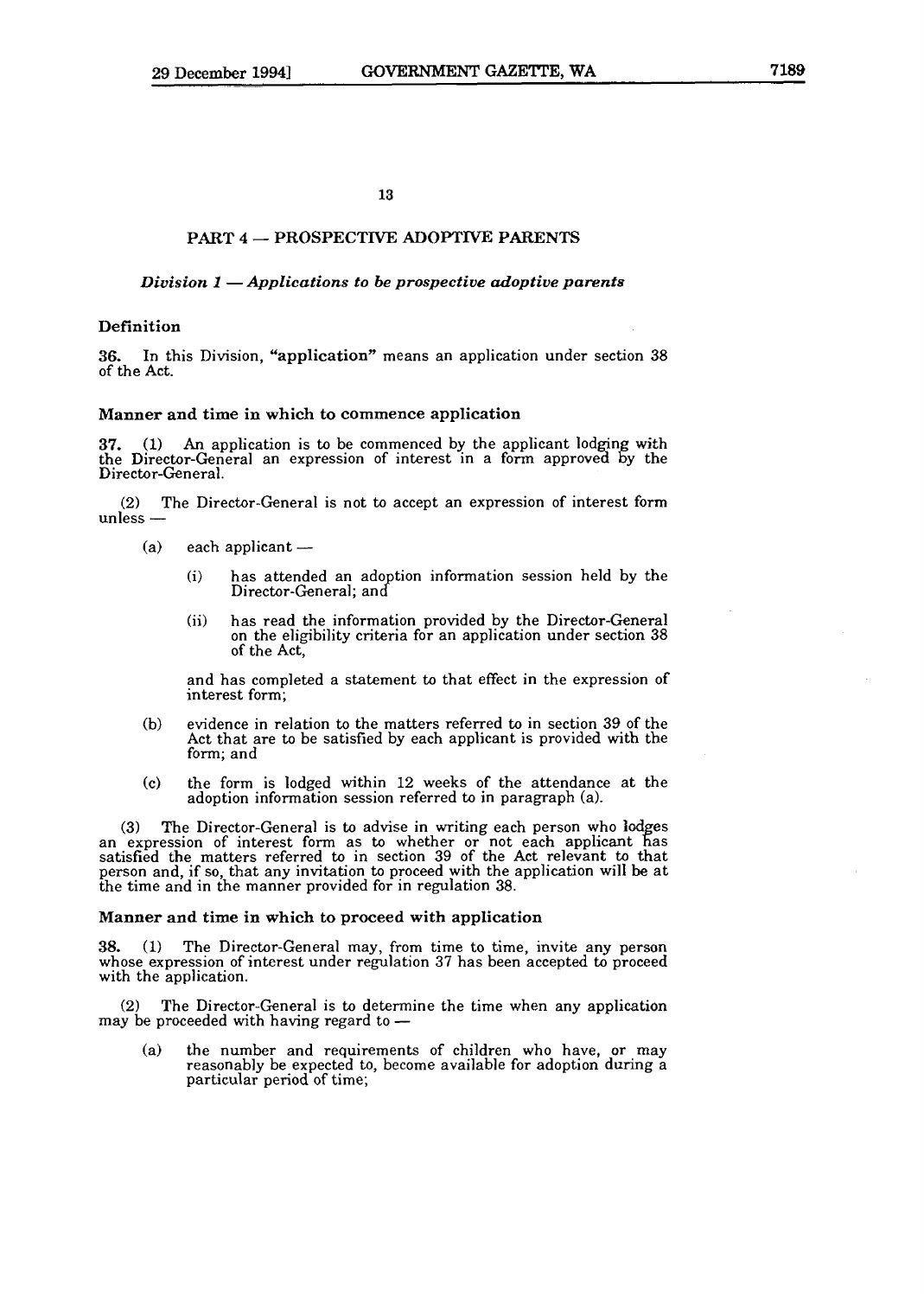- (b) the number and attributes of persons whose names are already registered under section 44 of the Act; and
- (c) any other relevant matter
- $(3)$  An invitation under this regulation  $-$ 
	- (a) must be in writing; and
	- (b) is to be sent to applicants in the chronological order in which the must be in writing, and<br>is to be sent to applicants in the chronological order in w<br>respective expressions of interest were lodged unless —
		- **(i)** wishes have been expressed under section **45** of the Act by the birth parent of a child and the Director-General is seeking prospective adoptive parents whose attributes<br>would be consistent with those wishes; or
		- (ii) the applicant has expressed an interest in adopting children who are siblings or a child who (in the opinion of the Director-General) has a disability, is more than 12 months old or is from outside Australia.

**(4) An** applicant who wishes to proceed with an application after having been invited to do so is to -

- (a) pay the fee referred to in Part 9 unless the applicant is exempted under that Part from paying a fee; and
- (b) provide to the Director-General, in a form approved by the nder that rart from paying a fee, and<br>rovide to the Director-General, in a form approved<br>irector-General, particulars that will be relevant to --
	- (i) the assessment of the suitability of the applicant for adoptive parenthood; and
	- (ii) the placement of prospective adoptees with the applicant.

#### *Division 2* - *Assessments and placements*

#### **Costs of providing information for assessments**

**39.** Where an applicant is required by a person appointed under section 40 of the Act to provide information for the purposes of the assessment report, the applicant is to be responsible for any costs associated with the provision of the information.

#### **Placements to be within 12 months of approval**

40. Where a person has been approved by an adoption applications committee as a prospective adoptive parent, the Director-General is not to place a child with that person with a view to the child's adoption by that person if more than 12 months have elapsed since the date of the approval place a chil<br>place a chil<br>person if m<br>unless —

(a) the Director-General is of the opinion that at the time of placement, the person would still be suitable for adoptive parenthood; or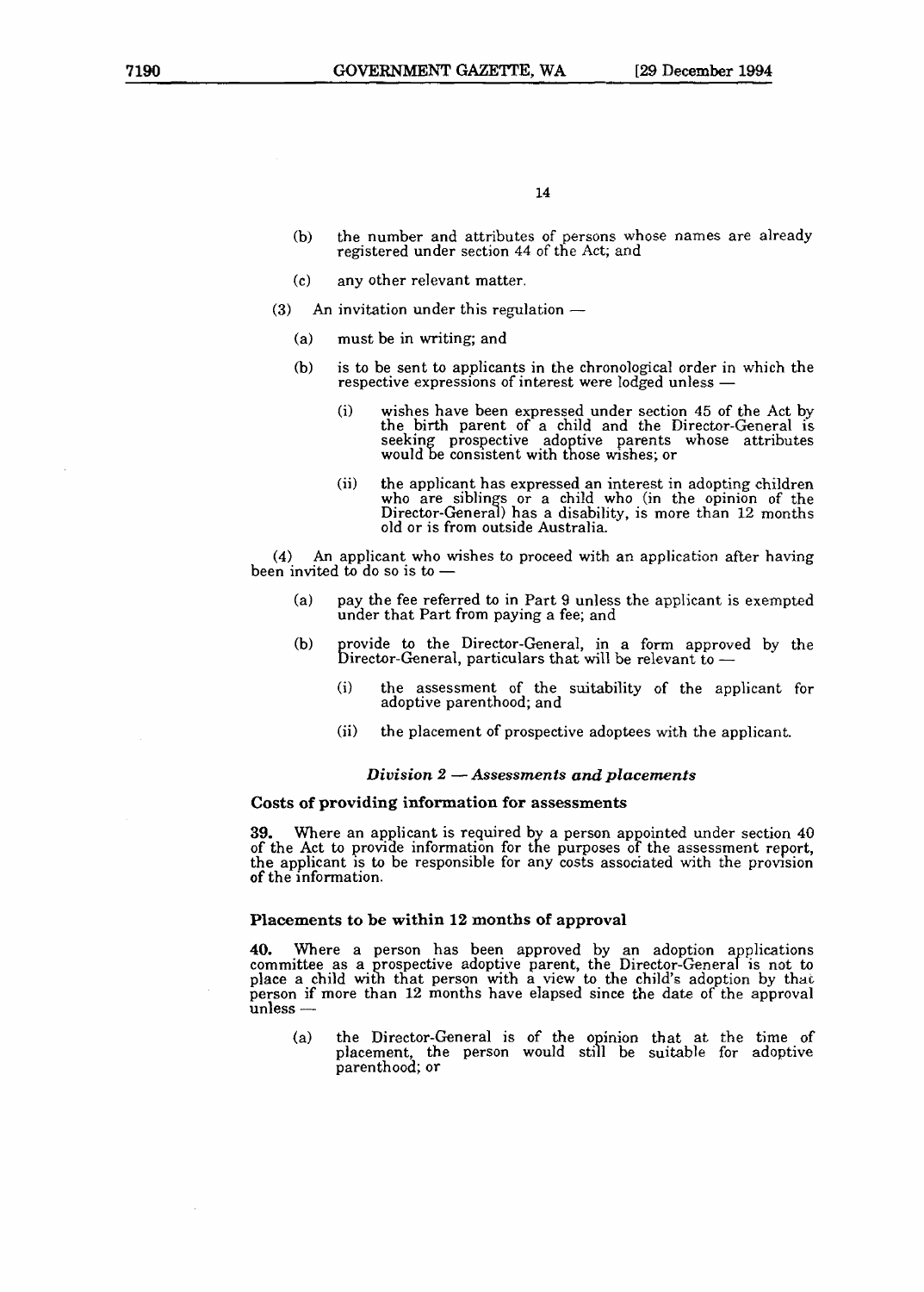(b) an adoption applications committee has reviewed the person's current circumstances and is satisfied that at the tme of placement, the person would still be suitable for adoptive<br>parenthood.

#### Further restrictions on placement

**41. (1)** A child is not to be placed with a person with a view to the child's **41.** (1) A child is not to be placed with a person with a view to the adoption by that person if, at the time of the proposed placement  $\frac{1}{\sqrt{2}}$ 

- (a) the adoption of any other child by the person has not been finalized; or
- *(b)* the person is undertaking treatment for infertility.

(2) The requirements of this regulation are not affected by any provision of, and cannot be changed, by any provision of an adoption plan.

#### Exemption

**42.** Subject to sections 52 and 53 of the Act, if a child cannot otherwise be placed, the Director-General may place the child with a prospective adoptive<br>parent with a view to the child's adoption even though the prospective<br>adoptive parent does not fulfil any of the requirements of regulation 40 o which may be relevant to the placement of that child.

#### *Division 3* - *Register*

#### Register may have divisions

A register under section 44 of the Act may be divided into different categories but a prospective adoptive parent's name can only be in one category at any one time.

#### Deletion of names from register

**44.** For the purposes of section **44** (2) of the Act, the name of a person may be deleted from a register if -

- (a) the person so requests;
- (b) the person is found by an adoption applications committee to be unsuitable, or no longer suitable, for adoptive parenthood; or
- (C) the person no longer satisfies the criteria applying to that person under section **<sup>39</sup>**of the Act.

#### **Notification of** deletion **of** names **from** register

**45.** For the urposes of section **44 (3)** of the Act, **a** person whose name has **45.** For<br>been dele<br>mail been deleted from a register is to be advised, in writing sent by certified

**(a)** that his or her name has been deleted and the reason for the deletion; and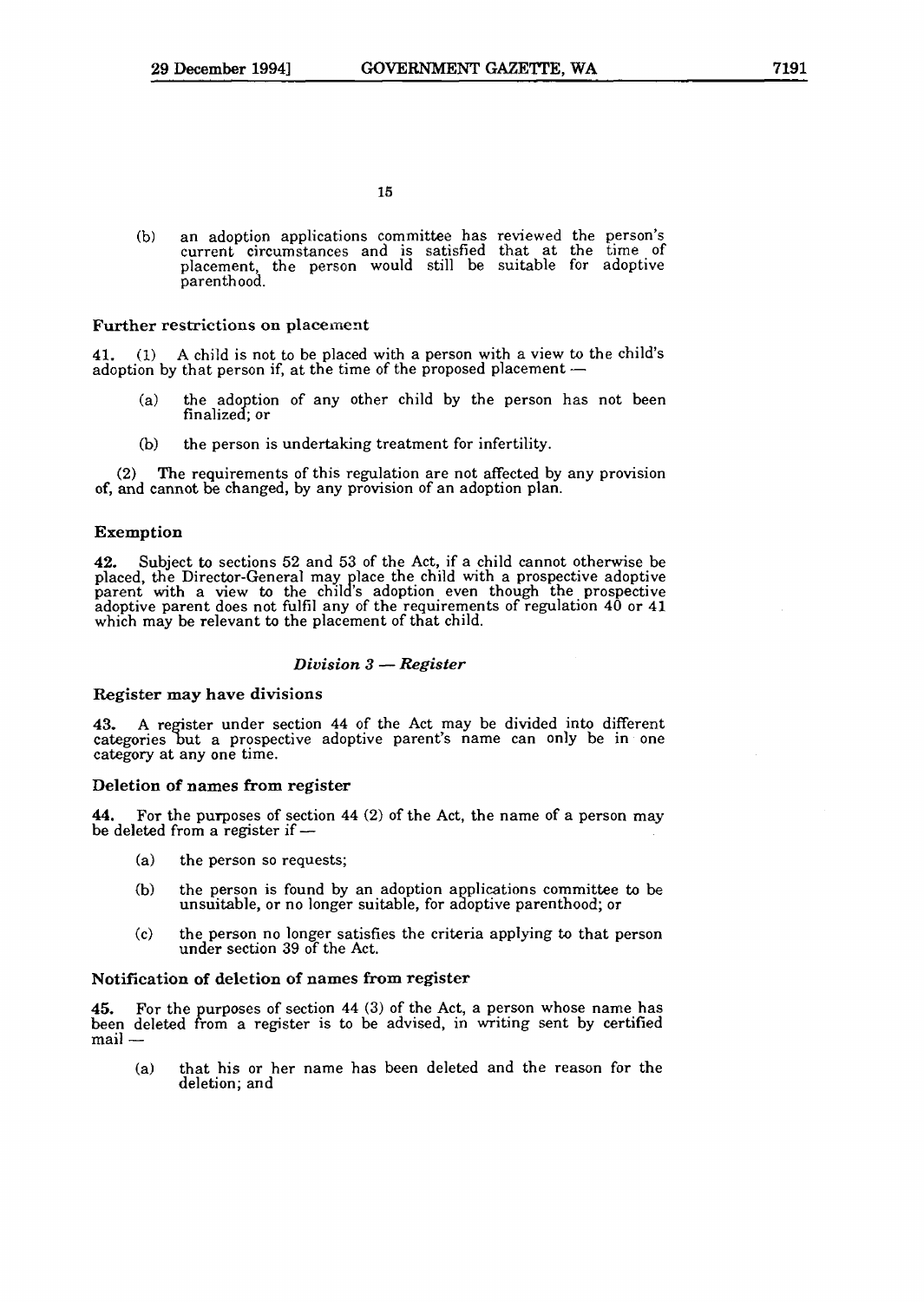(b) that he or she may apply to the Director-General in the manner set out in regulation 46 to have his or her name re-entered in the register.

#### Application to have name re-entered in **register**

46. (1) If a person's name has been deleted from a register on the basis that the person has been found by an adoption applications committee to be unsuitable, or no longer suitable, for adoptive parenthood, the person may apply to the Director-General to have his or her name re-entered in the register by —

- (a) applying in a form approved by the Director-General; and
- (b) providing with the application written evidence of the substituted decision of the committee following a review of, or appeal from, the original decision.

(2) If a person's name has been deleted from a register on the basis that the person no longer satisfies any criterion applying to that person under section 39 of the Act, the person may apply to the Director-General to have the person no longer satisfies any criterion app<br>section 39 of the Act, the person may apply to this or her name re-entered in the register by —

- (a) applying in a form approved by the Director-General; and
- (b) providing with the application written evidence in support of the proposition that, at the time of the application, the person satisfies the criteria applying to that person under that section.

#### Grounds for re-entering name in register

**47.** (1) On an application under regulation 46 (l), the Director-General is to re-enter a person's name in the register if he or she is satisfied that there has been a proper review of, or appeal from, the decision of the adoption applications committee, and it would be consistent with the outcome of the review or appeal to re-enter the person's name in the register.

(2) On an application under regulation  $46$  (2), the Director-General may re-enter a person's name in the register if he or she is satisfied that the person continues to satisfy the criteria applying to that person under section **39** of the Act.

#### Names can be re-entered in previous position

**48.** If the Director-General decides to re-enter a name in a register, he or she may also direct that the name be placed in the same position that it was in before the name had been deleted.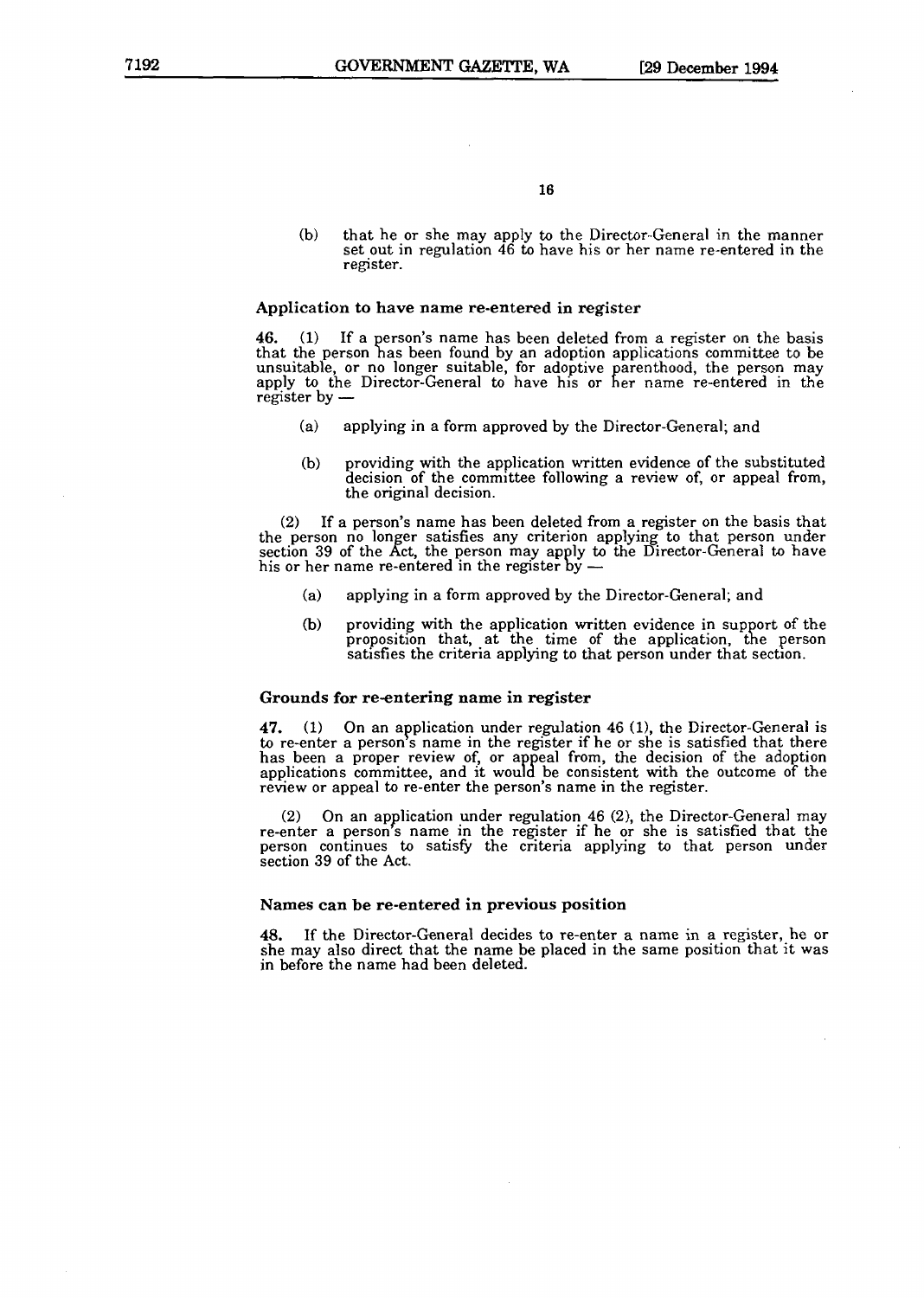## **PART 5 — MEDICAL**

#### **Serology test**

**49.** For the purposes of section 51 of the Act a serology test is to include testing for the diseases set out in the Table to this regulation and such other diseases as the Director-General thinks may be relevant to a particular child.

#### **TABLE**

Hepatitis B Hepatitis C Human Immunodeficiency Virus (HIV) infection Syphilis.

### **Evidence in relation to pregnancy**

 $\frac{1}{2}$  ,  $\frac{1}{2}$ 

**50.** For the purposes of section 52 **(1)** (a) (iv) of the Act, the means by which a female prospective adoptive parent is to provide evidence that she is not 50. For the purposes of section 52 (1) (a) (iv) of the Act, the mean<br>a female prospective adoptive parent is to provide evidence that<br>pregnant at the time of the proposed placement are as follows —

- (a) a negative result of a Beta HCG pregnancy test; or
- **(b)** written confirmation by a medical practitioner that the prospective adoptive parent has had a hysterectomy or otherwise does not have a uterus.

 $\mathcal{F}^{\text{max}}_{\text{max}}$  and  $\mathcal{F}^{\text{max}}_{\text{max}}$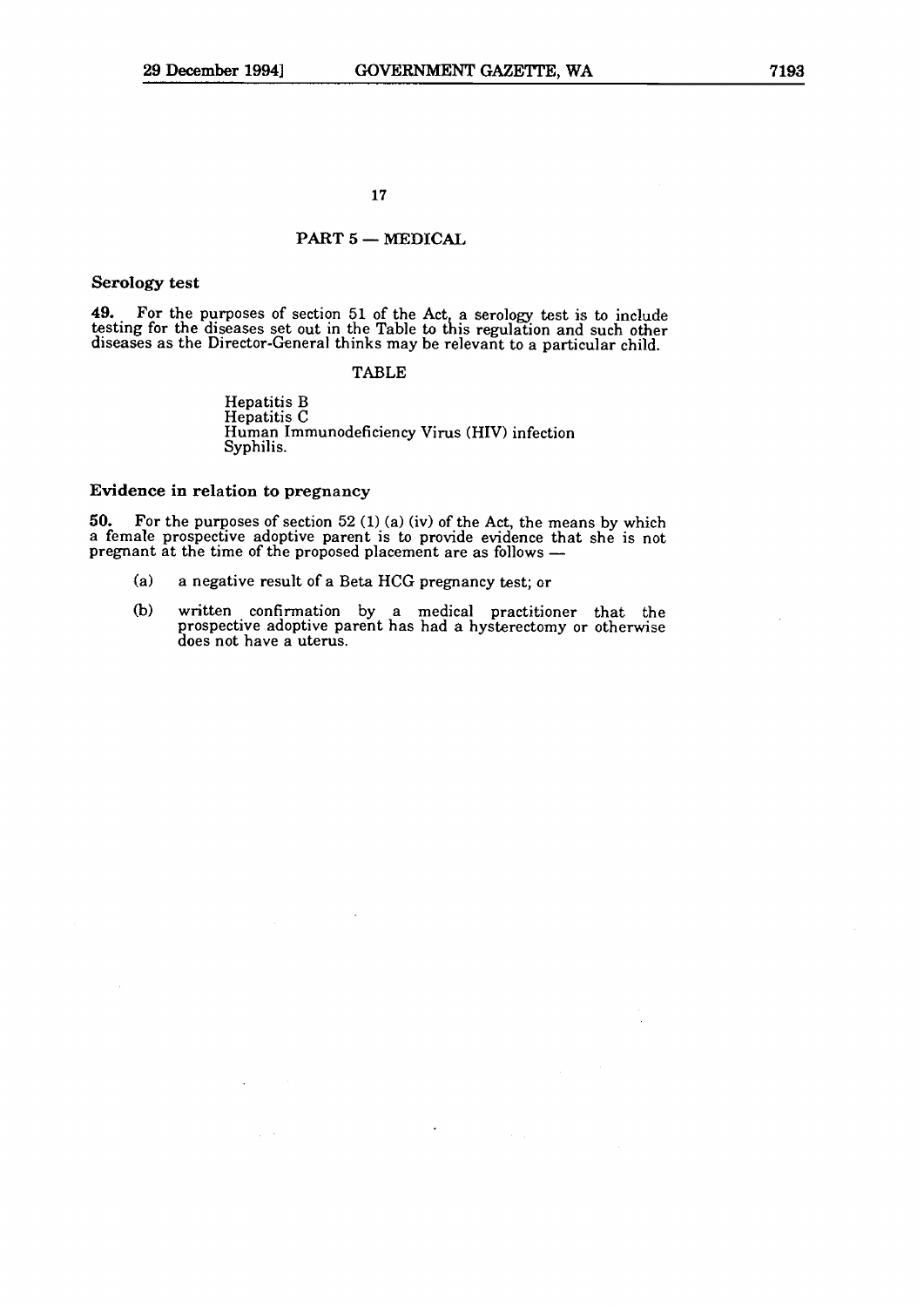## <sup>18</sup><br>PART 6 - MESSAGES

#### **When messages may be left**

**51.** For the purposes of section 79 **(l),** a person may leave a message for another person in relation to an adoption

- (a) if a person has obtained identifying information under the Act about another person but has not been able to locate that person;
- **(b)** if the Director-General is providing mediation in relation to an adoption;
- (C) if a person has requested an information veto or a contact veto and wishes to leave information for a person who is affected by the veto; or
- (d) if a person is affected by an information veto or a contact veto and wishes to leave information for the person who requested the veto.

#### **How messages are to be left**

- **52.** A person who wishes to leave a message is to  $$ 
	- apply to the Director-General to do so in a form approved by the  $(a)$ Director-General;
	- $(b)$ satisfy the Director-General as to his or her identity;
	- be either 18 or more years of age or provide, with the application, the written consent of each parent or guardian to leave the  $(c)$ the written consent of each parent or g<br>message; and<br>before leaving a message, provide the Di<br>statutory declaration to the effect that message; and
	- $(d)$ before leaving a message, provide the Director-General with a statutory declaration to the effect that  $-$ 
		- (i) he or she has read the regulations in relation to Ieaving messages;
		- (ii) the message is of a kind that is provided for by regulation 51; and
		- (iii) the message does not identify a person in respect of whom an information veto has been lodged.

#### **Form of messages**

**53. A** message may be in such written or recorded form as is approved by the Director-General. For *example:* photographs, videotapes, audiotapes, and computer disks.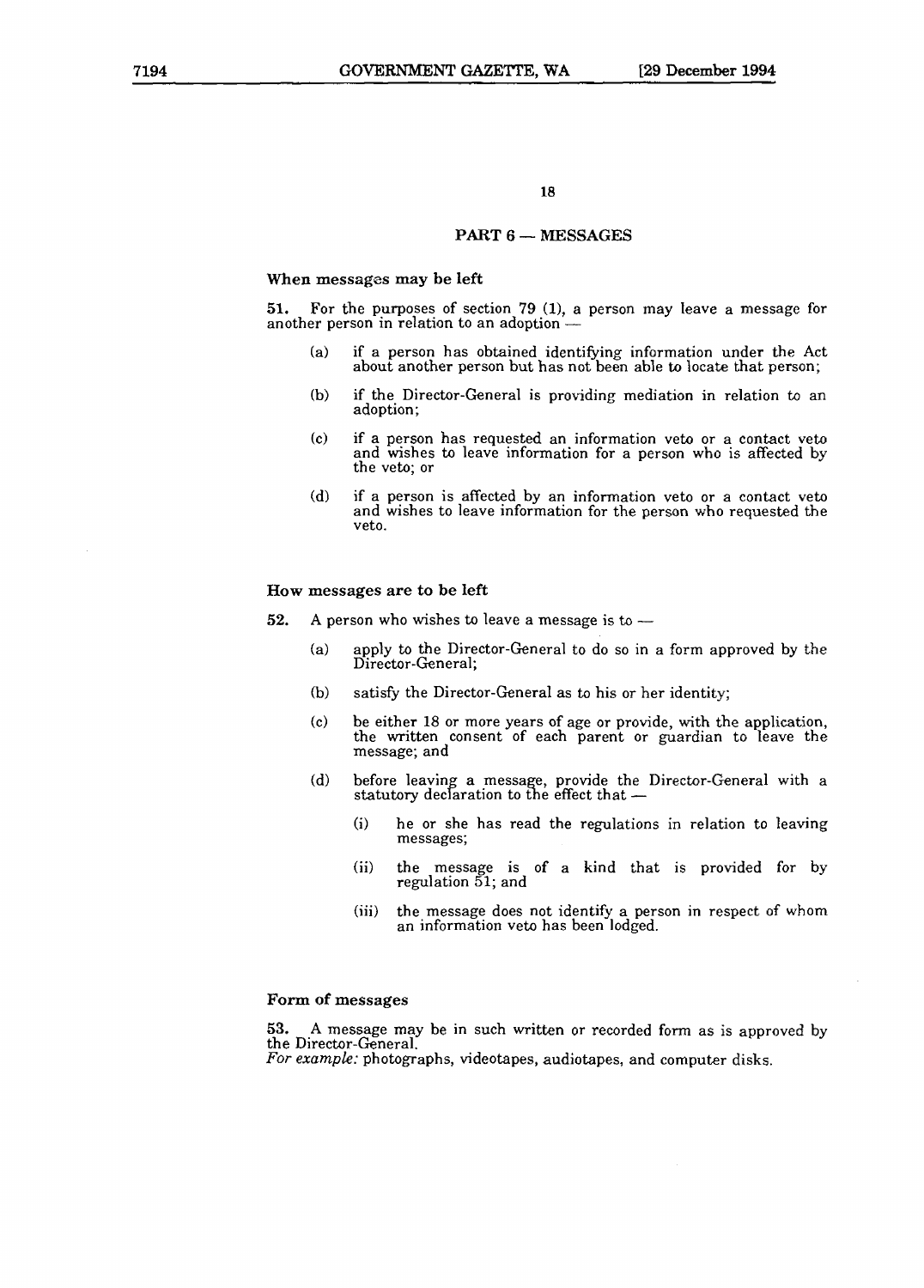#### Information to be provided by Director-General

**54.** The Director-General is to ensure that copies of the regulations in relation to messages are available to persons who apply under this Part to relation to messages are available to persons who apply under this rart to leave messages and that such persons are informed of any contact veto or information veto that is relevant to the application.

#### Notifications by Director-General

55. (1) A person who is affected by an information veto or a contact veto and leaves a message for the person who requested the veto may also request the Director-General to contact that person and advise him or her that a message has been left.

- $(2)$  If
	- **(a) a** person has requested an information veto or a contact veto **and**  leaves a message for a person who is affected by the veto; and
	- **(b)** the person who is affected by the veto makes an enquiry **to** the Director-General in relation to the adoption,

the Director-General is to advise the person affected by the veto that a message has been left.

(3) If the person for whom a message has been left has been advised that the message has been left but has not collected the message, the person who left the message may request the Director-General to remind the person of the message and the Director-General may do so at such time as the Director-General thinks is appropriate.

**(4)** If a message is collected, the Director-General is to notify the person who left the message of the fact and date of collection.

#### Messages confidential

56. All messages left with the Director-General under this Part are confidential and not to be inspected by or on behalf of the Director-General.

#### No obligation to collect messages

**57.** A person does not have to collect a message if he or she does not wish to do so.

#### Holding **and** collecting messages

**58.** (l) A message left with the Director-General under this Part is to be held by the Director-General until -

- **(a)** the message is collected by the person for whom it was left; or
- **(b)** the message is withdrawn by the person who left the message.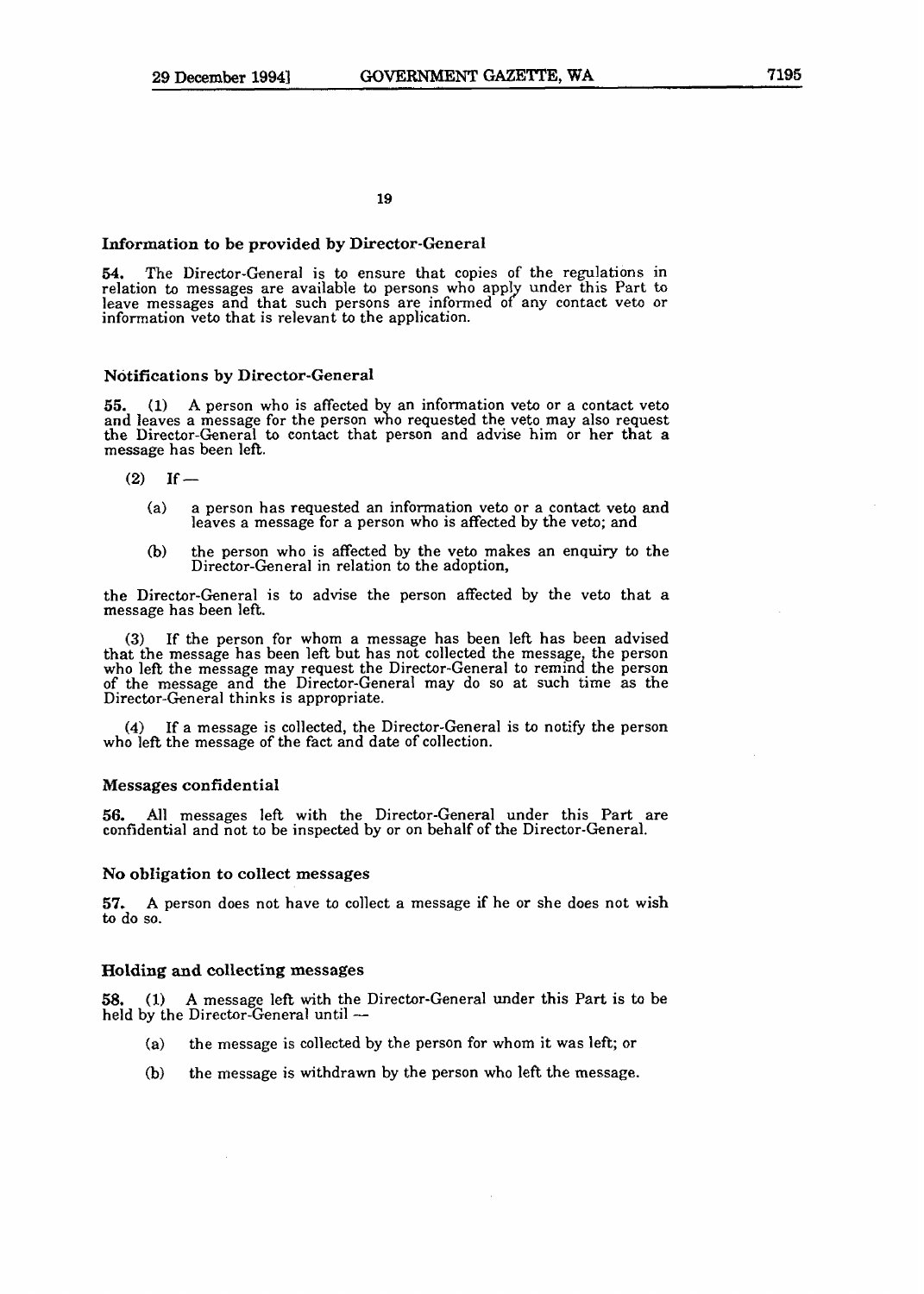$\chi^2 \to \pi^0$ 

**(2)** A person cannot collect a message unless -

- (a) he or she satisfies the Director-General as to his or her identity; and
- b) the person is 18 or more years of age or provides the written consent of each parent or guardian to collect the message.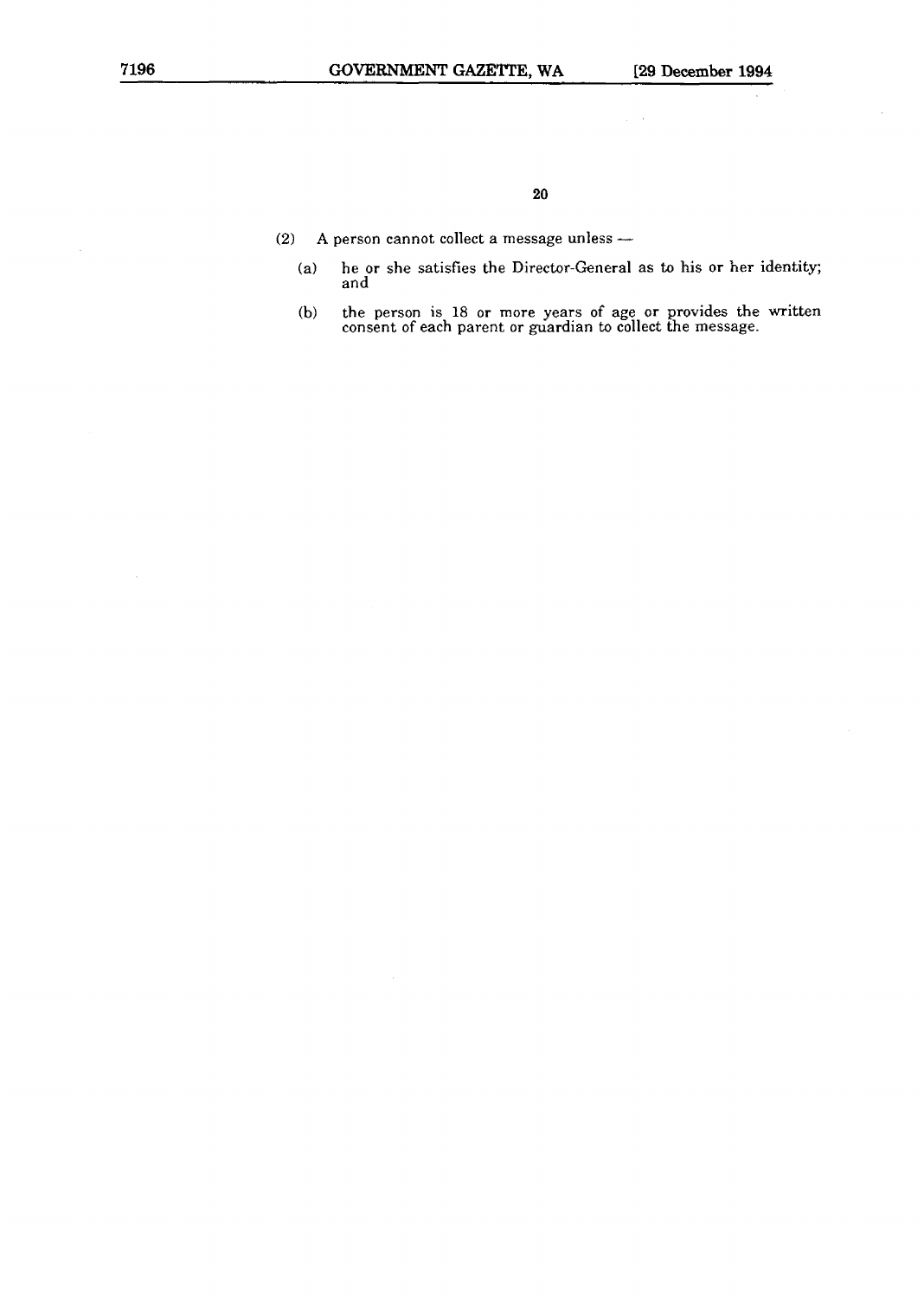## <sup>21</sup><br>PART 7 — CONTACT AND MEDIATION AGENCIES

**Interpretation**<br>**59.** In this Part --

**"code of practice"** means a code of practice published by order of the Minlster in the *Gazette* in relation to the conduct of a contact and mediation agency;

**'licence"** means a licence provided for by section 105 of the Act;

**"Licenseen** means a person to whom a licence has been issued;

**"service"** means **a** contact or mediation service;

**"person"** means **a** natural person.

#### **Information about applying for licence**

**60. (1)** From time to time, the Minister is to cause to be published in a newspaper with circulation throughout the State and in the *Gazette,* information about how and where interested persons can apply for a licence.

**(2)** Nothing in subregulation **(1)** prevents a person from applying for a licence at any time of the year.

#### **How to apply for licence**

**61. An** application for a licence is to be made to the Minister in a form 31. An application for a licence is to be made to the N<br>approved by the Minister and is to be accompanied by — **(a)** either -

 $\sigma_{\rm c}$  ,  $\sigma_{\rm c}$  ,  $\sigma_{\rm c}$  ,  $\sigma_{\rm c}$ 

- **(i)** a copy of a document which is evidence of the applicant's tertiary qualification in social work or psychology; or
- ii) a statutory declaration of a person (who the Minister thinks is a statutory declaration of a person (w)<br>s appropriate) to the effect that --
	- **(I)** the ap licant has had at least **2** years' full-time counselling experience in relation to adoption with such individual or body as is specified in the declaration; and
	- II) the counselling was of a high quality and conducted n a manner consistent with any code of practice in effect at the time of the application;
- (b) a certificate of completion of a training course in relation to oviding services where the course has been approved by the Director-General;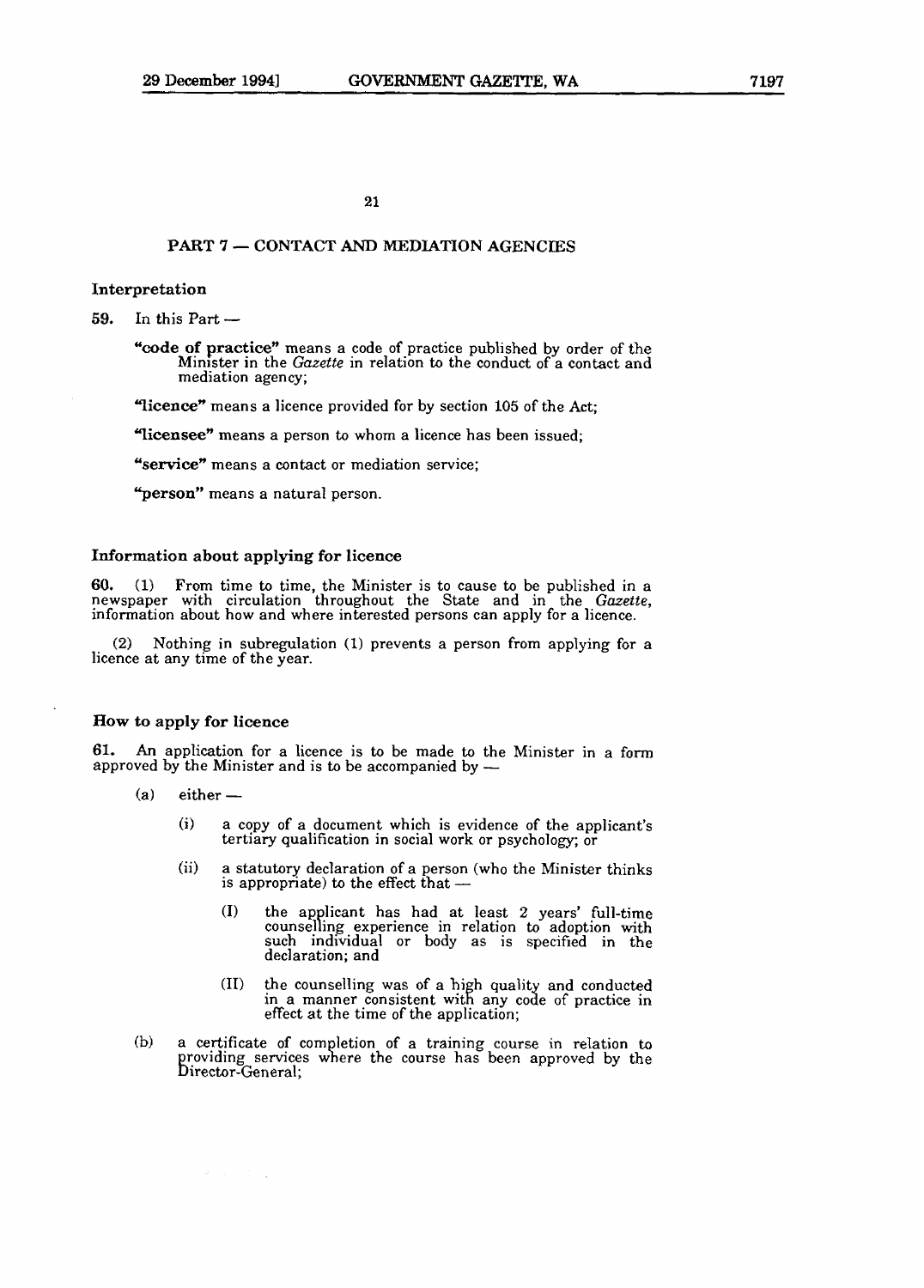- police certificate evidenc<br>been convicted, within th<br>application is made  $(c)$ police certificate evidence to establish that the applicant has not geen convicted, within the **10** year period immediately before the
	- (i) of an offence against the law of any State or a Territory or of the Commonwealth; or
	- (ii) of an offence against the law of any overseas country where the applicant lived within that period, but only if specifically requested by the Minister;
- $(d)$ the names and contact details of 3 persons, 2 of whom are to provide references in relation to the applicant's professional capabilities and conduct and the other of whom is to provide a character reference in relation to the applicant;
- (e) details as to each address from which the applicant intends to conduct services;
- $(f)$ evidence as to the arrangements that the applicant has made to ensure the security and confidentiality of records in relation to services; and
- any other information relating to the applicant that may be  $(g)$ required by the Minister for making a decision in relation **to** the application.

#### **Issue of licences**

**62.** The Minister is not to issue a licence unless he or she **is** satisfied that  $-$ 

- (a) the applicant has provided all the information required under regulation 61 and that that information and the references given in relation to the applicant establish that the applicant is in all in relation to the applicant establish that the applicant is in all respects a fit and proper person to hold a licence;
- (b) during the proposed licence period the applicant will be able to during the propo:<br>comply with ---
	- (i) the provisions of the Act;
	- any condition or restriction to which the licence is to be  $(ii)$ subject; and
	- **(iii)** any code of practice in effect during the licence period;

and

(c) the applicant has not been involved in professional conduct of a a licence. nature or standard that renders the applicant unsuitable to hold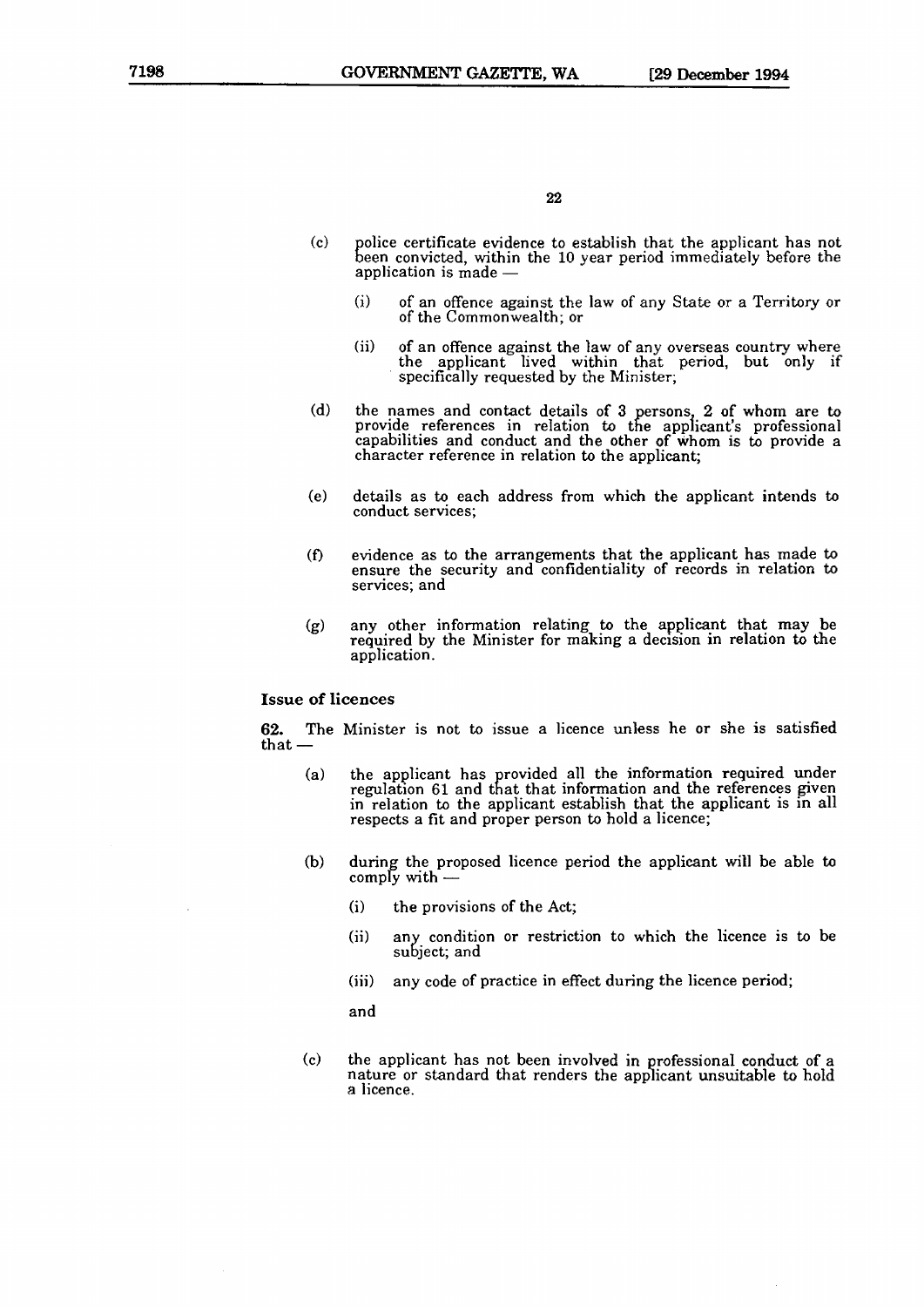#### **How and when to apply for renewal of licence**

**63. (1) An** application for the renewal of a licence is to be made to the Minister in a form approved by the Minister and accompanied by -

- **(a)** the names and contact details of **3** persons, **2** of whom are to provide references in relation to the licensee's professional capabilities and conduct and the other of whom is to provide a character reference in relation to the licensee;
- (b) details as to each address from which the licensee intends **to**  conduct, or continue to conduct, services; and
- (c) any other information relating to the licensee that may be any other information relating to the licensee that may be<br>required by the Minister for making a decision in relation to the application.

(2) **An** a plication for the renewal of a licence is to be made no later than 42 days before the day on which the licence is due to expire.

#### **Renewal of licences**

**64.** The Minister is not to renew a licence unless he or she is satisfied that  $-$ 

- the licensee has provided all the information required under regulation 63 and that that information and the references given  $(a)$ in relation to the licensee establish that the licensee continues in all respects to be a fit and proper person to hold a licence;
- $(b)$ during the previous licence period the licensee has not been convicted of any offence against the law of any State or a Territory of the Commonwealth in circumstances rendering the renewal of the licence to be inappropriate;
- $(c)$ the licensee has not contravened, or failed to comply with  $-$ 
	- $(i)$ a provision of the Act;
	- (ii) the licence or a condition or restriction to which the licence is subject; or
	- (iii) any code of practice in effect during the licence period,

in circumstances rendering the renewal of the licence to be inappropriate;

- $(d)$ during the proposed licence period the licensee will be able **to**   $comply$  with  $-$ 
	- **(i)** the provisions of the Act;
	- **(ii)** any condition or restriction to which the licence has been or is to be subject; and
	- (iii) any code of practice in effect during the licence period;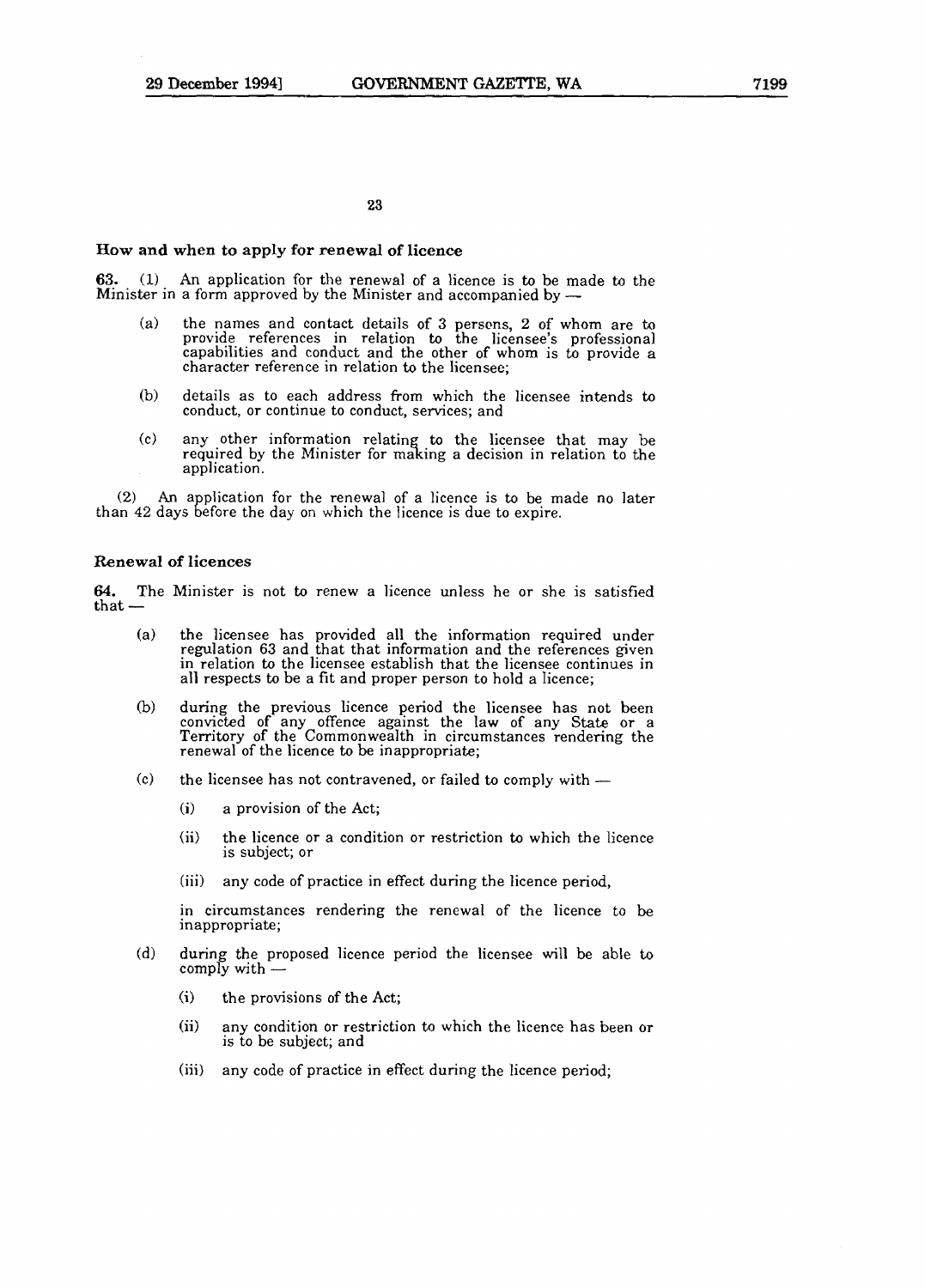and

(e) that the licensee has not been involved in professional conduct of a nature or standard that renders him or her unsuitable to continue to hold a licence.

#### Conditions and restrictions

**65.** The Minister may issue or renew a licence subject to conditions and restrictions set out in, or provided with, the licence.

#### Duration of licences

**66. A** licence may be issued or renewed for such period as the Minister thinks fit but the period cannot exceed **3** years from the day of issue or renewal of the licence.

#### Not transferable

**67. A** licence is not transferable.

#### Offences in relation to licence applications

**68. A** person must not, in relation to an application for the issue or renewal of a licence, provide information in written or oral form that the person 38. A person mi<br>of a licence, prov<br>knows to be --

- (a) false or misleading in a material particular; or
- (b) likely to deceive in a material way.

Penalty: \$2 000.

#### Time limit for processing applications

**69.** On an application for the issue of a licence, the Minister is to issue the licence or decline the application within 42 days from the day on which the application was received by the Minister, or such further time as the Minister needs to make a decision in respect of the application.

#### Notice of issue or renewal of licence or refusal to do so

**70. (1)** Where the Minister issues or renews **a** licence, the Minister is to cause the applicant to be served, by certified mail and no later than 28 days after the decision is made, with written notice setting out the decision.

(2) Where the Minister declines to issue a licence, the Minister is to cause the applicant to be served, by certified mail and no later than 28 days after the decision is made, with written notice setting out the decision and the reasons for the decision.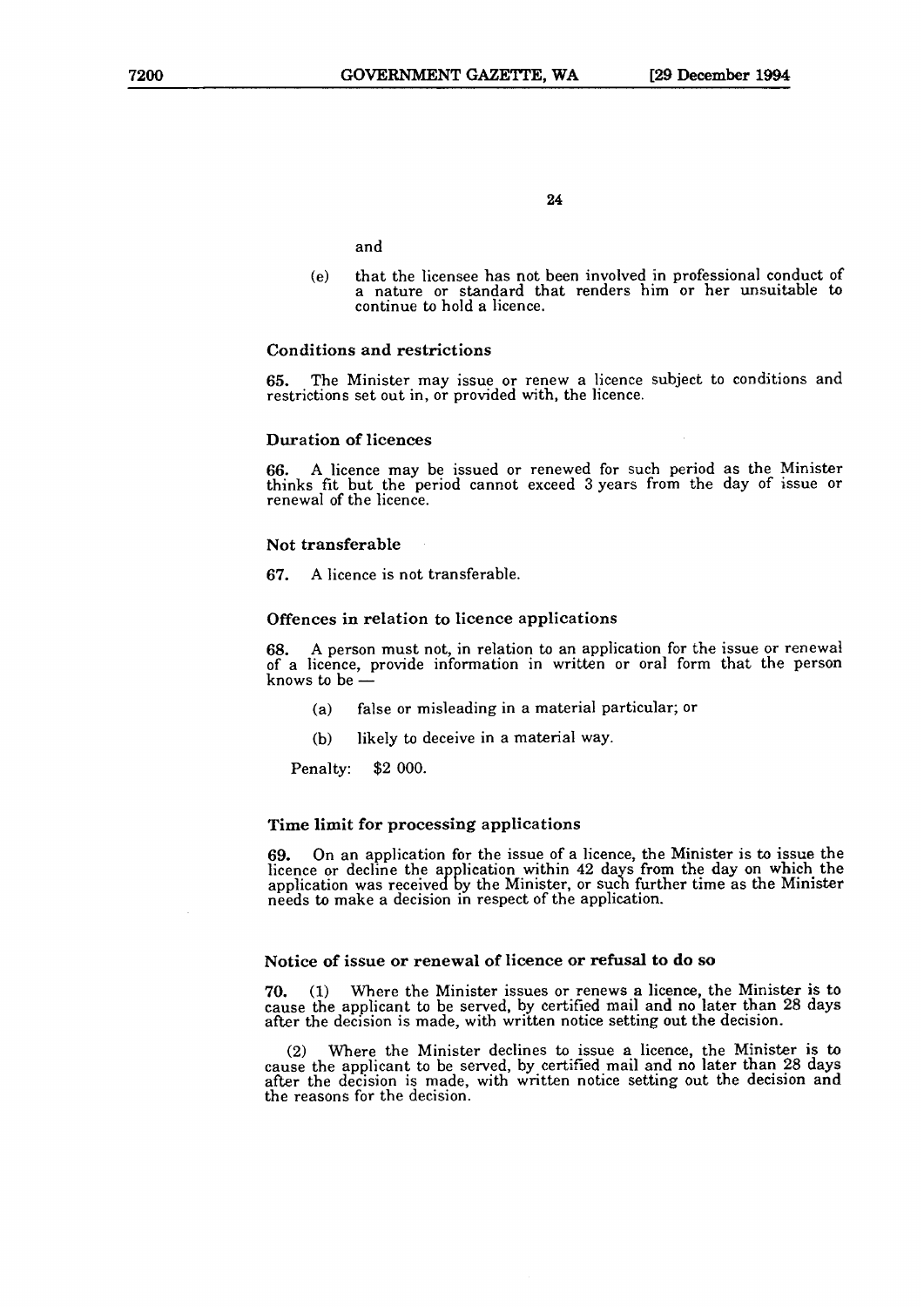**(3)** Where the Minister declines to renew a licence, the Minister is to before the day on which the licence is due to expire, with written notice setting out the decision and the reasons for the decision.

#### **Provision of information**

71. By 31 August each year, each licensee is to provide to the Provision of information<br>**71.** By 31 August each year, each licensee is to provide to th<br>Director-General an annual report containing the following information —

- (a) the number and outcome of contacts made and mediations conducted solely by the licensee in the previous 12 month period commencing 1 *July* and finishing on 30 *June*;
- (b) the number and outcome of contacts made and mediations conducted in the previous 12 month period commencing 1 July and finishing on 30 June by the licensee in conjunction with other and finishing on 30 June by the licensee in co<br>persons, and the names of those persons; and
- (C) the changes, if any, to any of the criteria by virtue of which the licence was issued to the licensee.

#### **Suspension** and **revocation of licences**

- 72. (1) Subject to subregulation (2), the Minister may -
	- (a) suspend a licence for such period, not exceeding the remaining period of the licence, as the Minister thinks fit; or
	- **(b)** revoke a licence.

**(2)** The Minister may exercise a power referred to in subregulation **(1)**   $if (2)$ 

- (a) during the licence period the licensee has been convicted of an offence against the law of any State or a Territory of the Commonwealth in circumstances rendering the continued holding of a licence by the licensee to be inappropnate;
- $(b)$  the licensee has contravened, or failed to comply with  $-$ 
	- (i) a provision of the Act;
	- (ii) the licence or a condition or restriction to which the licence is subject; or
	- (iii) any code of practice in effect during the licence period,

in circumstances rendering the continued holding of a licence by the licensee to be inappropriate;

- (c) the licensee no longer satisfies the criteria required to be satisfied by an applicant for the issue or renewal of a licence;
- **(d)** the licensee has been involved in professional conduct of a nature or standard that renders him or her unsuitable **to** continue to hold a licence; or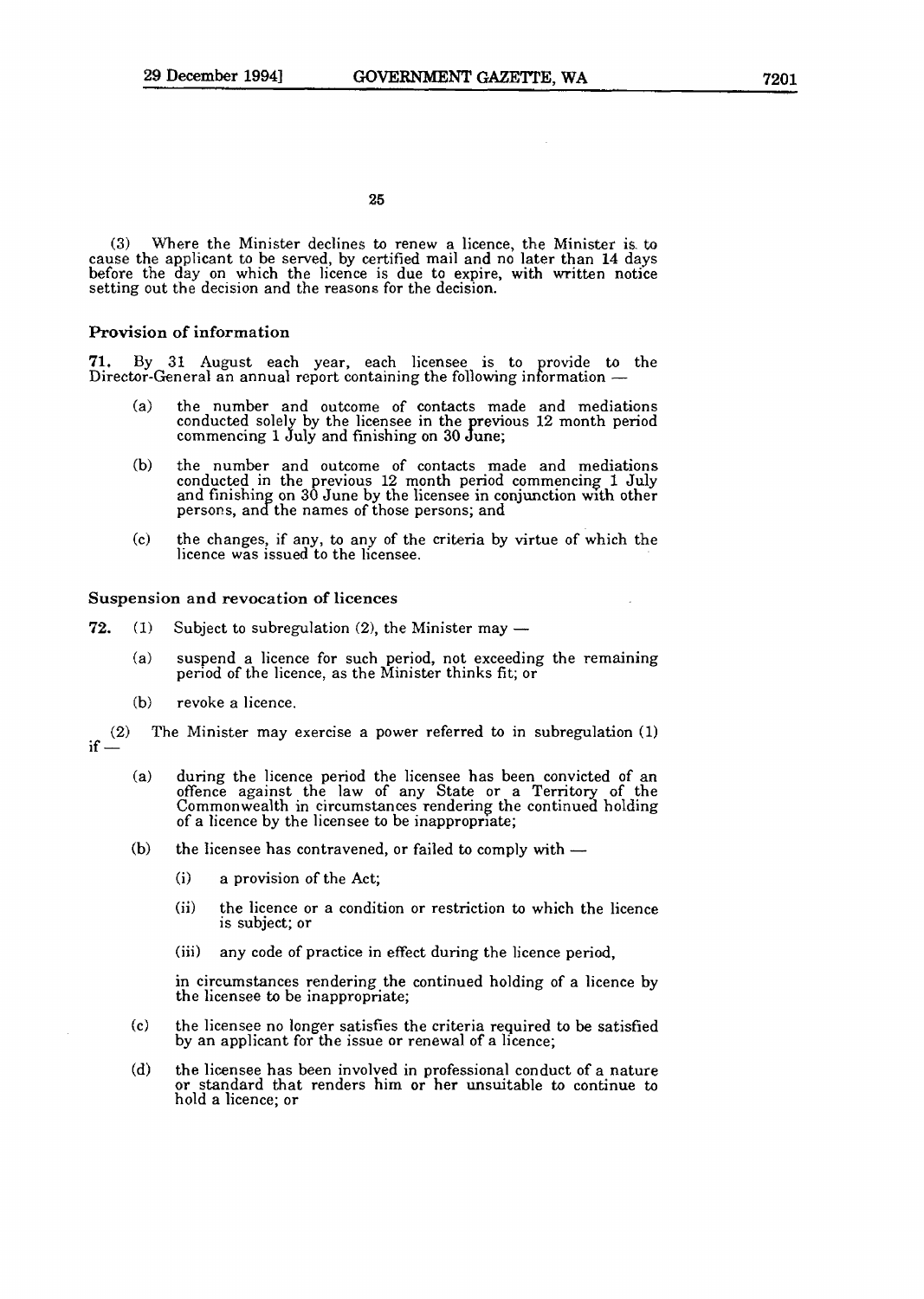- (e) the licensee had, in relation to his or her application for the issue or renewal of the licence, provided information in written or oral the licensee had, in relation to his or hor renewal of the licence, provided inform that the licensee knew to be  $-$ 
	- (i) false or misleading in a material particular; or
	- (ii) likely to deceive in a material way.

#### **Notice of suspension, revocation**

**73. (1)** If The Minister suspends or revokes a licence, he or she is to cause written notice of the decision to be served on the licensee within 3 working days from the day on which the decision was made, stating the grounds on which the decision was made.

**(2) A** person who has received notice under subregulation **(1)** must comply with any directions of the Minister in relation to delivering up the<br>licence.

Penalty: \$2 000.

(3) If a licence is suspended under this regulation it is to be treated as being of no effect during the period of suspension.

#### **Minister to investigate if information received**

**74.** Where the Minister or the Director-General receives information **to** the effect that there may he a ground for the suspension or revocation of *a* licence in relation to a licensee, the Minister is to conduct such investigations as satisfy the Minister that the ground can, or cannot, as the case may be, be established in relation to the licensee.

#### **Effect of suspension**

- **75.** Where the Minister has suspended a licence -
	- (a) the Minister is to reinstate the licence if and when the Minister is satisfied that the licensee is fit to resume conducting services; and
	- (b) the Minister may subsequently revoke the licence if and when the Minister is satisfied that the licensee is not fit to resume conducting **termines** conducting services.

#### **Effect of revocation**

**76. A** person who has had his or her licence revoked is, by force of this regulation, to be treated as being disqualified from re-applying for a licence for such period as is set out by the Minister in the notice of revocation, but that period cannot exceed 10 years.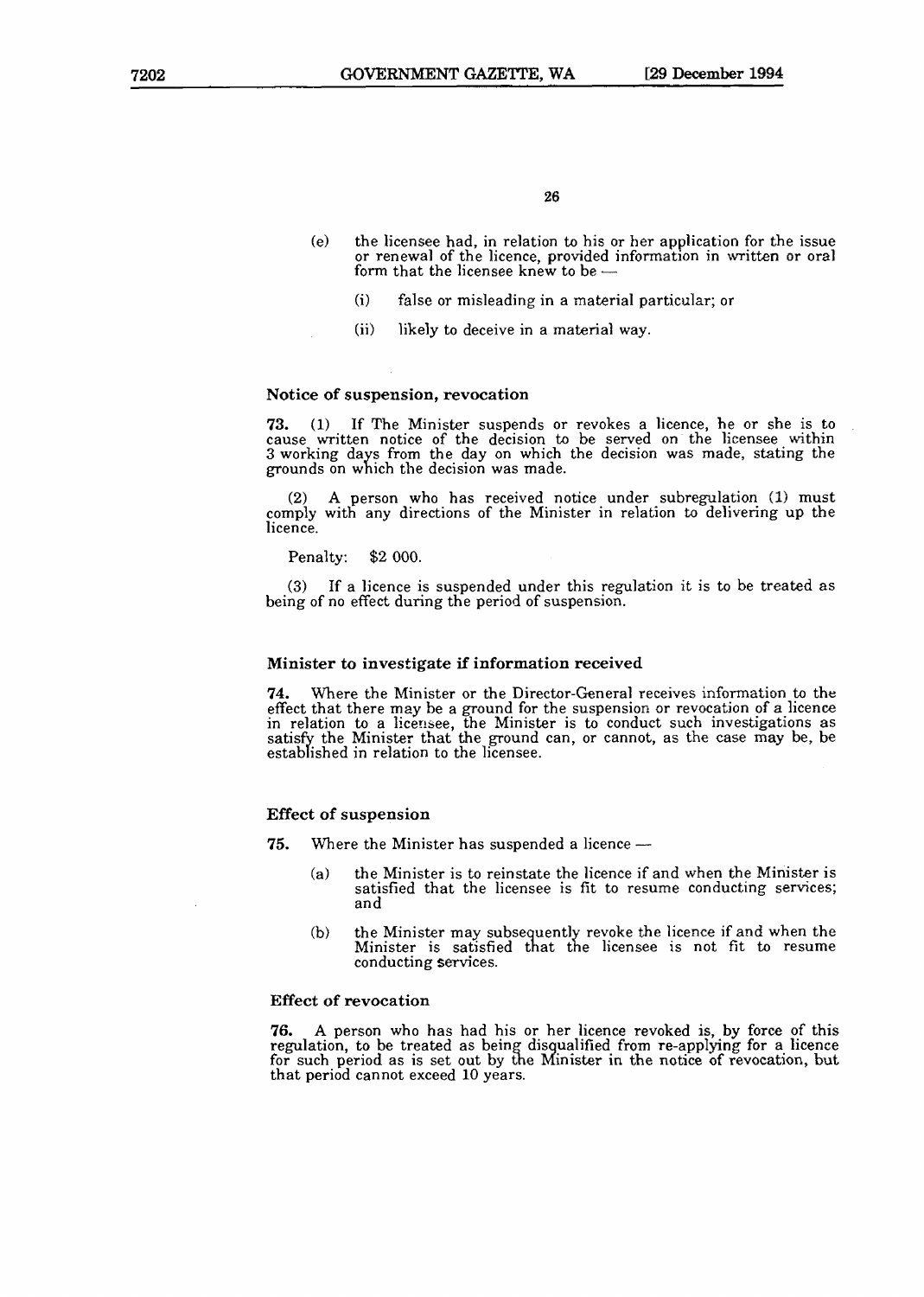## Appeal against refusal, revocation, suspension or terms of licence<br>
77. (1) If the Minister -

- (a) refuses an application for a licence or renewal of a licence;
- (b) revokes or suspends a licence; or
- **(C)** attaches to a licence any condition or restriction that is not acceptable to the licensee,

the person affected by the Minister's decision may appeal to the District Court on the ground that the Minister made an error of law or of fact in making the decision.

(2) An appeal is to be made within 21 days of the day of service of the notice of the Minister's decision or such further period as the District Court allows, but an appeal cannot be instituted after 4 months from the day of service of the notice.

(3) Subject to subregulation (2), an appeal is to be made and determined in accordance with the *District Court (&peal) Rules 1977,* and for the (3) Subject to subregulation (2), a<br>in accordance with the *District Cou*<br>purposes of rule 30 of those rules -

- (a) a reference in rule 30 to an authority is to be taken to be a reference to the Minister;
- (b) a reference in those rules to a magistrate is to be taken to be a reference to the Minister; and
- (C) a reference in those rules to a clerk of a Local Court is to be taken to be a reference to the Director-General.

(4) Effect is to be given to the decision of the District Court on an appeal.

#### **Status of Minister's decision pending appeal**

**78.** (1) If an a peal is instituted under this Part in relation to **a** decision of the Minister, the decision continues to have effect pending the appeal unless the District Court otherwise orders.

**(2)** The District Court may, at any time before the completion of the appeal, make an order as to the operation or otherwise of the decision and may revoke or amend an order made under subregulation (1).

#### **Application for licence after revocation period**

**79.** Where a person's licence has been revoked and any period during which the person was disqualified from re-applying for a licence has passed, the **79.** Where a person's licence has been revoked the person was disqualified from re-applying fo<br>person may re-apply for a licence but only if —

- (a) the application is made and considered as if it were an application for the issue, not the renewal, of a licence; and
- (b) the person provides evidence to support the proposition that the circumstances in which the licence was revoked no longer apply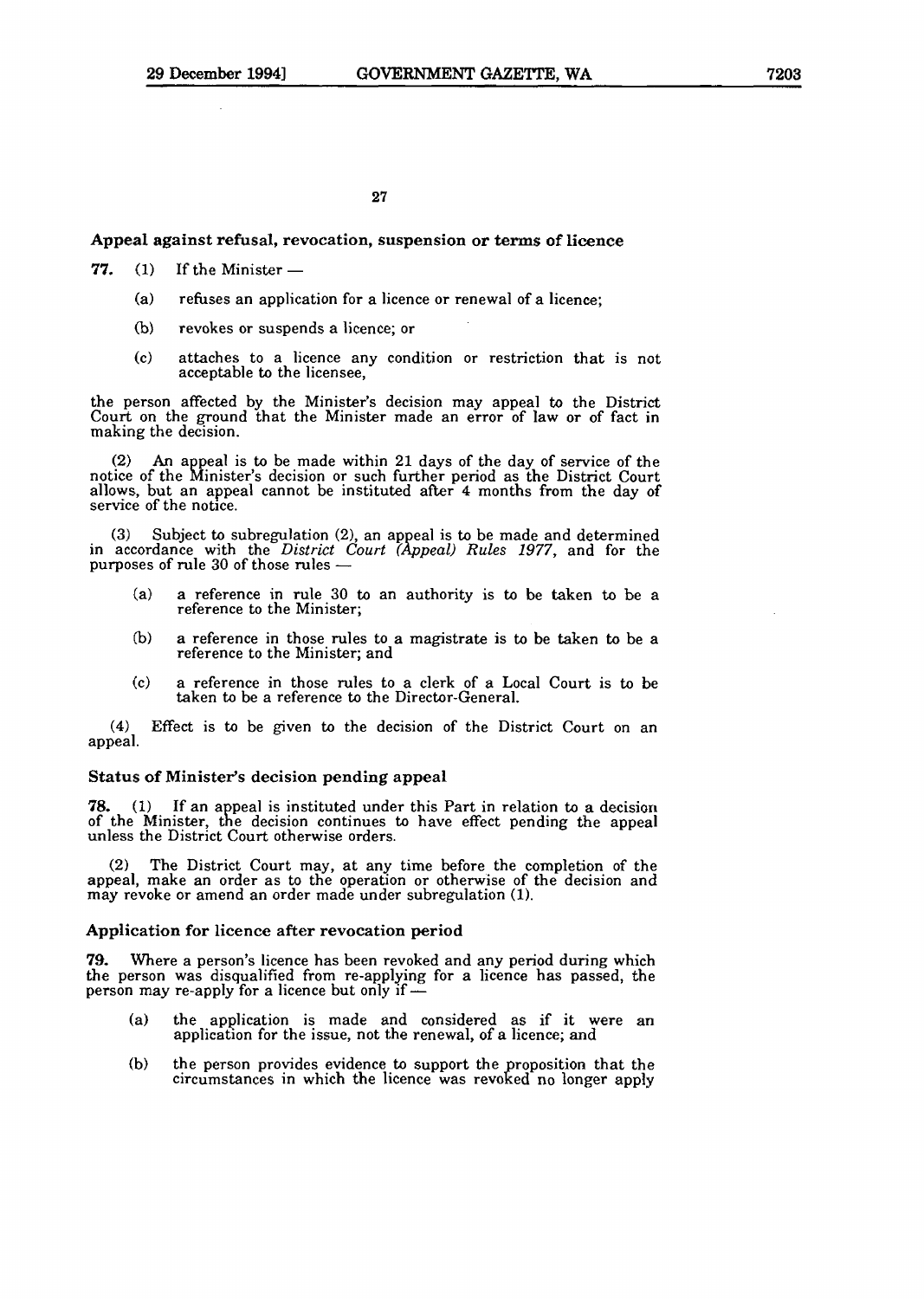$\sim$   $\epsilon^2$  $\ddot{\phantom{a}}$ 

28

and that there is no reasonable prospect of those circumstances arising if the licence is re-issued.

#### **Issue of Licences etc. to be published in Gazette**

**80. (1)** The Minister is to cause to be published in the **Gazette** notice of  $80.$  (1) The the following –

- (a) an issue of a licence;
- **(b)** a renewal of a licence;
- (C) the revocation or suspension of a licence; and
- **(d)** the variation or quashing of a decision of the Minister, on appeal to the District Court.

**(2)** A notice under subregulation **(1)** is **to** specify the name and address of the person to whom the notice applies.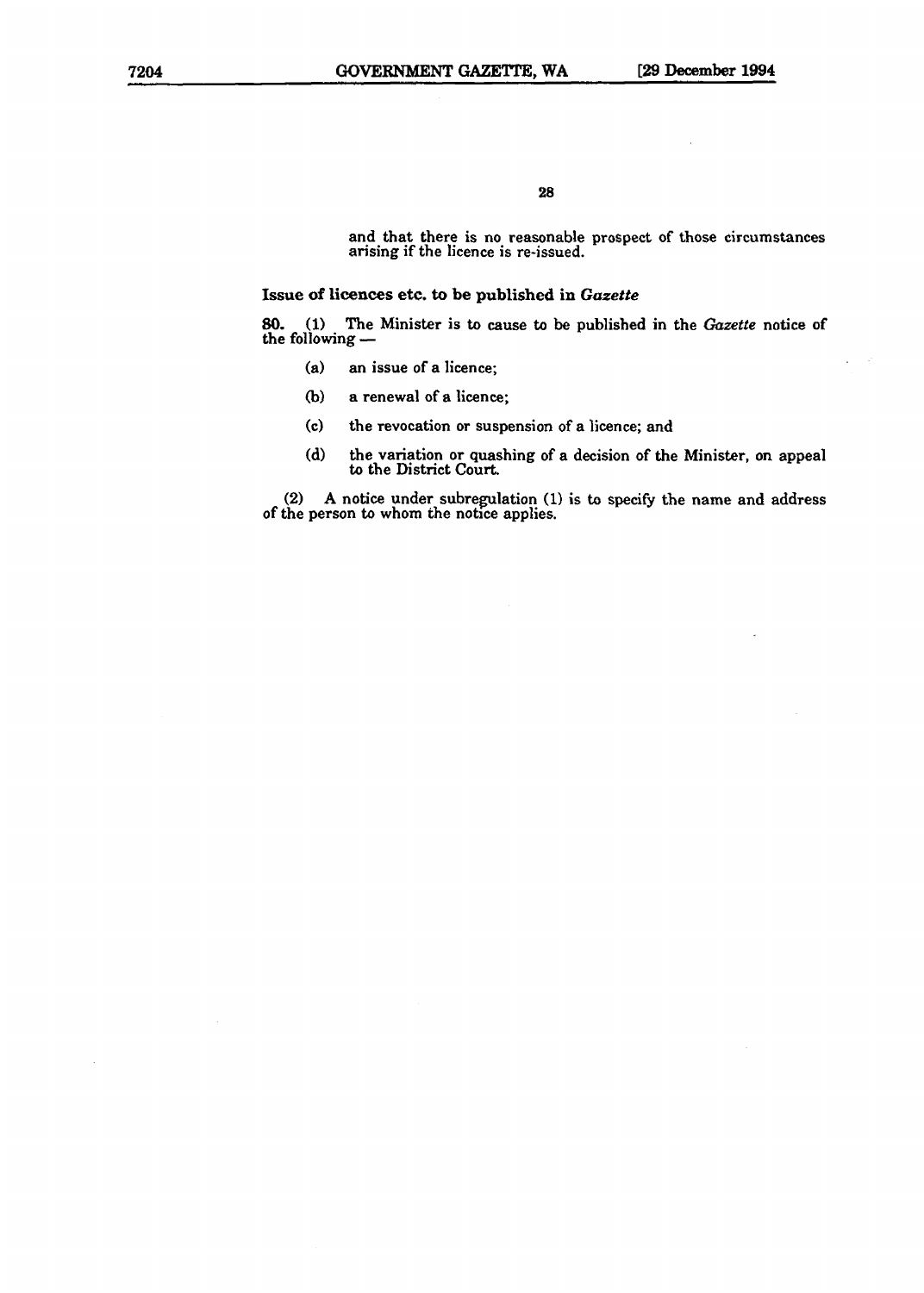## **PART <sup>8</sup>**- **MISCELLGNEOUS**

#### *Diuision l* - *Identification*

#### **Proving identity**

**81.** If under the Act a person is required to prove, or satisfy another person as to, his or her identity, the person is to prove his or her identity in accordance with this Division.

#### **Proof by single document**

82. A person may prove his or her identity by producing for inspection one **of the** *following*<br>**of the following** -

- (a) the person's current motor driver's licence but only if it bears a photograph of the person;
- (b) the person's current passport; or
- **(c)** an identification card issued **to** the person by
	- (i) a tertiary education institution; or
	- **(ii)** the Public Service,

but only if it bears a photograph of the person.

#### **Proof by 2 documents**

83. If a person cannot prove his or her identity in accordance with regulation 82, the person may prove his or her identity by producing for **83.** If a per:<br>regulation 82,<br>inspection inspection  $-$ <br>(a) any one of the following  $-$ 

- - $(i)$ a certificate or an extract from a certificate of the person's birth;
	- $(ii)$ a certificate of the person's marriage;
	- $(iii)$ a certificate of the person's citizenship of, or naturalisation in, a country;
	- if the person's name has changed, the deed poll (or corresponding document from outside this State) by which  $(iv)$ the change of name was effected; or
	- a document issued by the department of the public service<br>of the Commonwealth principally responsible for assisting<br>the Commonwealth minister for immigration, which<br>establishes the person's identity: a document issued by the department of the public service of the Commonwealth principally responsible for assisting  $(v)$ establishes the person's identity;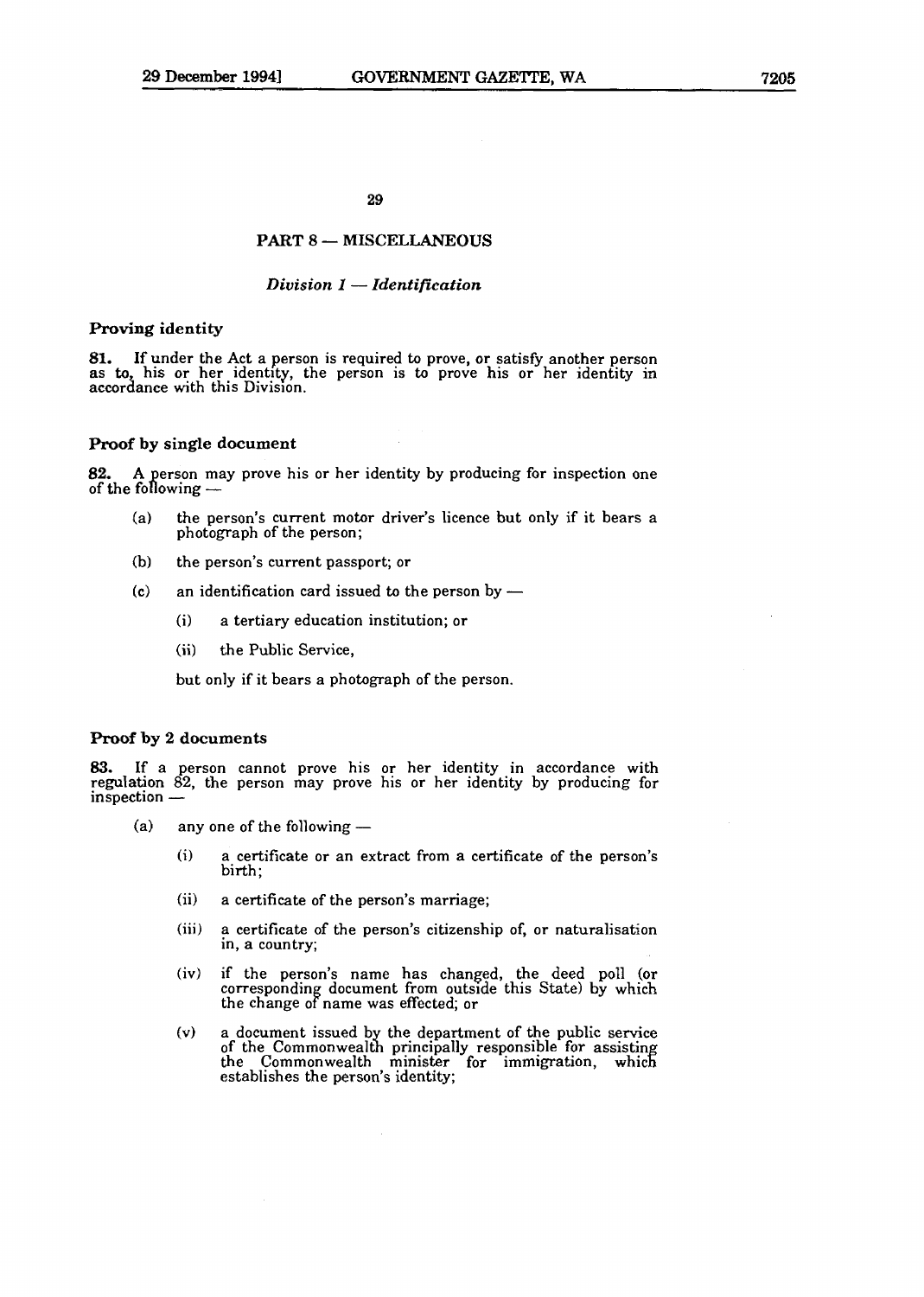plus

- (b) any one of the following  $$ 
	- the person's current motor driver's licence (without a  $(i)$ photograph of the person);
	- an identification caphotograph) by  $(ii)$ an identification card issued to the person (without a
		- (I) a tertiary education institution; or
		- (11) the Public Service;
	- $(iii)$ the person's Medicare card;
	- a social security card issued to the person; *example:* a Health Benefit Card, a Health Care Card, **<sup>a</sup>**  $(iv)$ Pensioner Health Benefits Card/Travel Card or a Veterans Health Benefits Card issued by the Department of Social Security or the Department of Veterans' Affairs of the Commonwealth or a concession card issued by a department of the Public Service of this State;
	- $(v)$ a statement not more than 12 months old or a current card issued to the person by a bank or other financial institution in relation to an account held by the person or a credit facility provided to the person;
	- $(vi)$ the current notice of assessment for council, water or land tax rates in relation to the person's property;
	- $(vii)$ an account for the person's **use** of a telephone or power within the previous 6 months; or
	- (viii) the person's income tax assessment notice for the previous financial year.

#### Proof by other **means**

**84.** If a person cannot prove his or her identity in accordance with either regulation 82 or 83, the person may prove his or her identity by producing for inspection  $-$ 

- (a) the statutory declaration of **a** person who has known the first-mentioned person for at least 12 months and who is unrelated to that person; or
- $(b)$  such other proof as may be required by the Director-General.

#### *Division* **2** - *Court records*

#### Court documents to **be** specified **in authority**

**85.** If a person applies under section 82 of the Act for access to the record of proceedings in a court in relation to an adoption or a proposed adoption and the Director-General decides to give his or her authority for the applicant to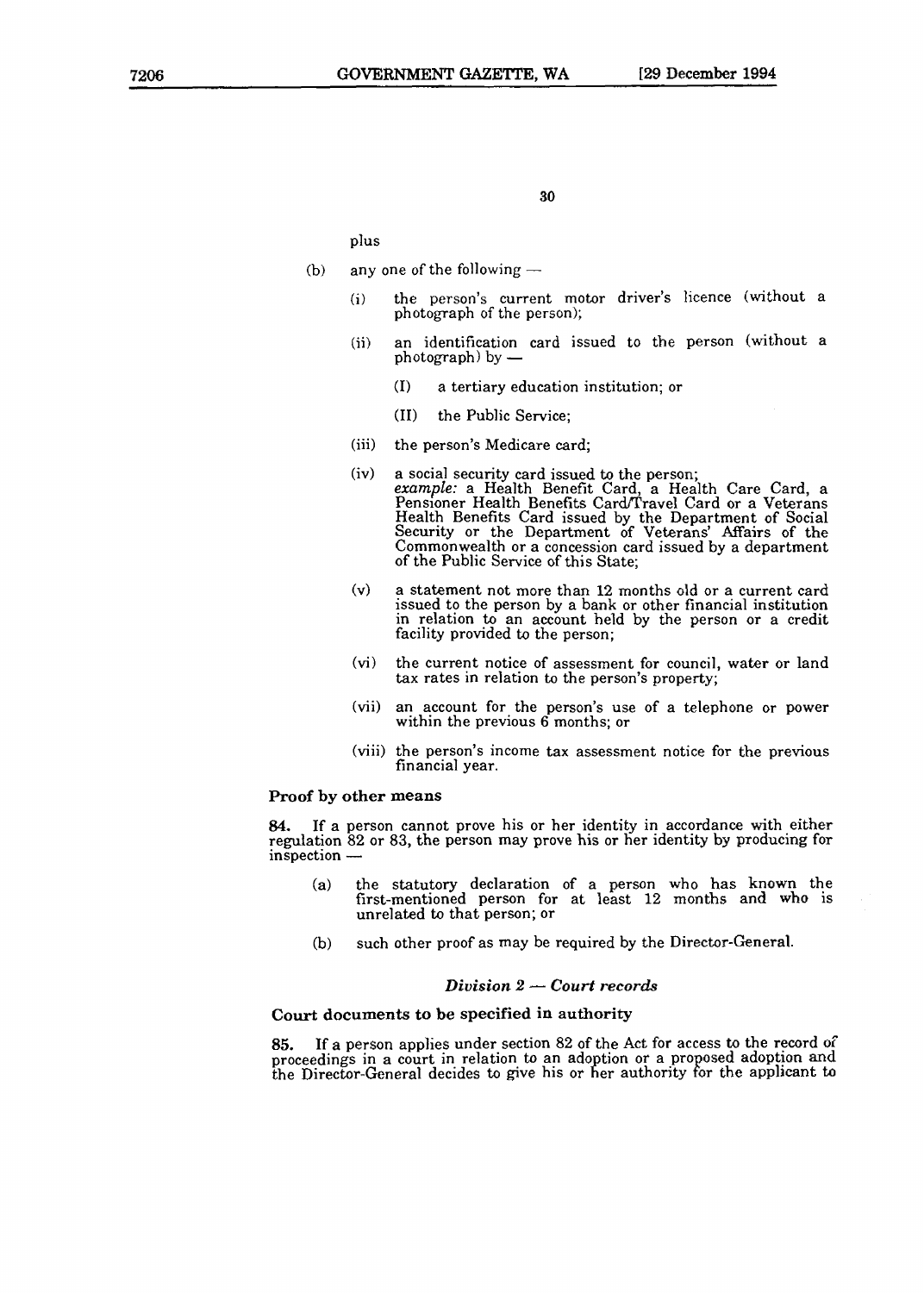have access to the record, the Director-General is to specify in the authority each document constituting the record to which the applicant may have access.

#### **What** constitutes **Family** Court record **of** proceedings

**86.** (1) For the purposes of regulation 85, the following documents are to  $\begin{bmatrix} 1 & 0 & 0 \end{bmatrix}$  be taken as constituting the record of proceedings in the Court  $\begin{bmatrix} 1 & 0 \end{bmatrix}$  of proceedings in the Court  $\begin{bmatrix} 1 & 0 \end{bmatrix}$ 

- $(a)$ each form signed by a birth parent of the child in which the birth<br>parent consented to the child's adoption;
- $(b)$ if relevant, each Ap lication to Dispense with Consent(s) being Form 4 in the secon\$ Schedule to the *Adoption of Children Rules 1970';*
- $(c)$ the application for the adoption order;
- $(d)$ the adoption order;
- if relevant, the order discharging the adoption order; and  $(e)$
- $(f)$ in the case of an applicant who is the adoptee, that portion of any document naming the adoptee's birth father but only if the birth father had provided evidence, accepted by the Court, by which he admitted that he was the father of the child.

(2) For the purposes of subregulation (1), if the adoption was conducted under the *Adoption of Children Act 1896<sup>2</sup>*, a reference in that subregulation to an adoption order is to be taken to be reference to an order of adoption within the meaning of that Act.

<sup>&</sup>lt;sup>1</sup>Repealed by the *Adoption Rules 1995*.

<sup>&</sup>lt;sup>2</sup>Repealed by the *Adoption Act 1994*.